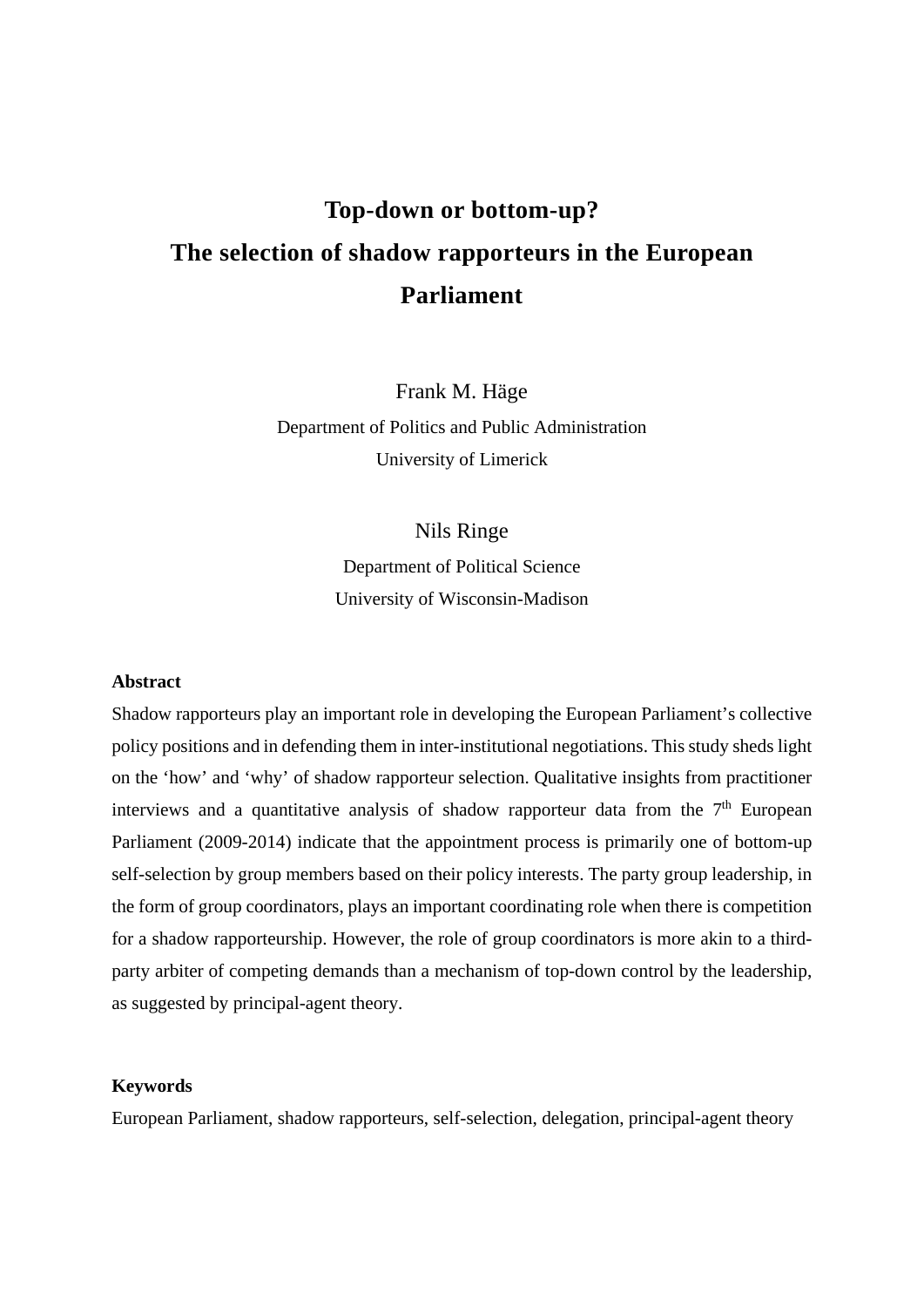## **Introduction**

This study examines the selection of *shadow rapporteurs* in the European Parliament (EP), who serve as their party groups' primary negotiators of particular legislative proposals, making them highly consequential political actors with disproportionate influence over the content of legislation. Despite their important role, however, little is known about the allocation of shadow rapporteurships. We demonstrate, using both quantitative and qualitative data, that shadow rapporteurs are not selected in a top-down process by the party group leadership; instead, shadow rapporteurships are allocated primarily through a bottom-up process in which members of the EP (MEPs) self-select to become shadow rapporteurs.

Each legislative proposal drafted by the European Commission is assigned a rapporteur in the EP's lead committee, who drafts its official report of proposed amendments, shepherds the legislation through the law-making process, and serves as Parliament's main negotiator in inter-institutional bargaining. Rapporteurs are selected in an 'auction' in which the leaders of each party group in the responsible committee (who are called *coordinators*) bid on reports using 'points' they receive according to the proportion of seats they hold, meaning that only one EP party group can secure a rapporteurship. To avoid having a single partisan actor dominate the legislative process, the other party groups may select one of their own to monitor the work of the rapporteur and negotiate on their behalf. Together with the rapporteur, these shadow rapporteurs 'practically constitute informal sub-committees' (Corbett et al., 2011: 159) that take the lead in negotiating particular pieces of legislation in the responsible EP committee. As such, they have the capacity to influence decision-making inside their party groups, the inter-party negotiations on the content of the collective position of the EP, and the EP's interinstitutional bargaining process with the Council of Ministers.

Existing research recognises and highlights the influence of shadow rapporteurs in EU law-making. Jensen and Winzen (2012) show that rapporteur and shadow rapporteurs form the core of a highly hierarchical cooperation network in the EP. Ripoll Servant and Panning (2019) demonstrate how meetings of the rapporteur and the shadow rapporteurs are instrumental in developing and negotiating their EP committees' positions. Judge and Earnshaw (2011) reveal how a coalition of shadow rapporteurs side-lined a recalcitrant rapporteur in inter-institutional negotiations with the Council. Ringe (2010) shows that rapporteurs and shadow rapporteurs not only decisively influence the substance of legislation; they also shape their party colleagues' voting behaviour by framing its content and consequences. Hence, it is no surprise that shadow rapporteurs are recognised by the Council Presidency as important contacts to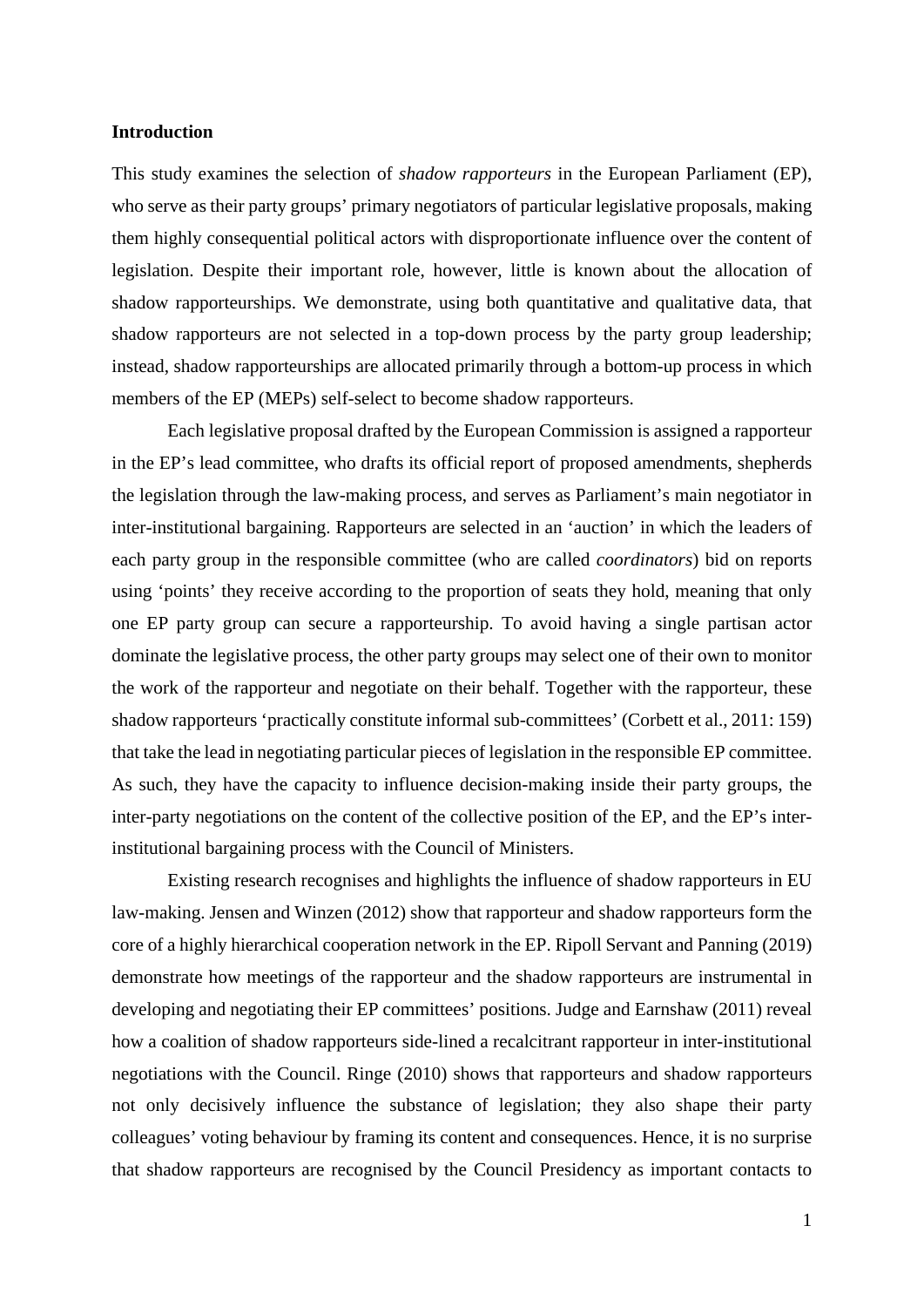pursue and utilise in the EU legislative process (Roederer-Rynning and Greenwood, 2015: 1156) and that observers of EP politics recognise them as prominent actors with significant sway over policy outcomes (e.g., Hurka et al., 2015).

Despite the influence of shadow rapporteurs in the EP's policy-making process, we know little about how they are selected. While the role of rapporteurs in EU law-making (e.g., Benedetto, 2005; Costello and Thomson, 2011; Mamadouh and Raunio, 2003) and their selection (e.g., Daniel, 2015; Hermansen, 2018; Kaeding, 2004; Yordanova, 2011; Yoshinaka, *et al.* 2010) have been recurring subjects in previous research, a lack of readily quantifiable data has, until recently, precluded similar analysis of how shadow rapporteurships are allocated. A careful investigation is thus warranted.

We examine whether the process of choosing shadow rapporteurs is a top-down assignment process or a bottom-up process of self-selection. Regarding the former, we apply a principal-agent framework to explicate the delegation logic of distributing shadow rapporteurships. The hypotheses we derive reflect the concern of party leaders about the faithful representation of their policy views as well as their interest in the effective oversight and extraction of concessions from the lead rapporteur. With respect to a bottom-up selection process, we theorise the motivations of parliamentarians to promote their policy interests and re-election chances within and outside the EP. MEPs would thus self-select to cover legislative dossiers based on policy salience, interests, and expertise.

The quantitative element of our mixed methods empirical approach analyses data on rapporteurs and shadow rapporteurs during the EP's 2009-14 term. Information on shadow rapporteurs was not published on a large scale by the EP prior to 2009 and has not been used extensively in research to date. Exceptions are Hurka *et al.* (2015), who find that MEPs from the countries that joined the EU in and after 2004 are under-represented as shadow rapporteurs; and Häge and Ringe (2019), whose study of social networks composed of rapporteurs and shadow rapporteurs finds that MEPs from small party groups are particularly central and have greater potential for brokerage. The quantitative analysis uses a novel dyadic research design that allows us to investigate the role of strategic and motivational factors in the shadow rapporteur appointment process that have not been the subject of previous research. The qualitative element relies on information from interviews with a carefully selected group of EP respondents from all but one party group and a large number of standing committees.

The findings from the analyses of both sets of data complement and confirm each other: the assignment of shadow rapporteurships is a bottom-up process based on self-selection, not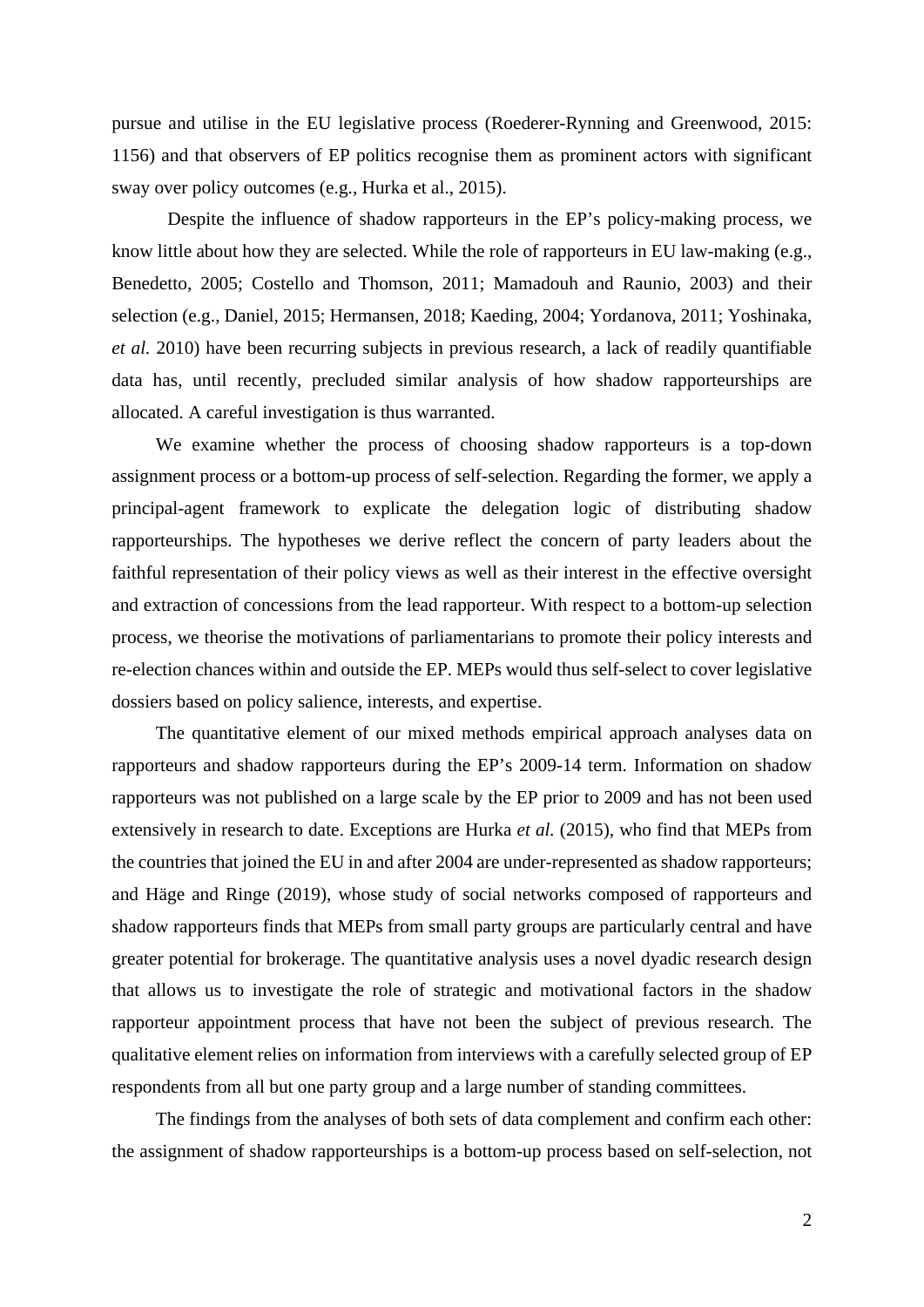a top-down delegation process with EP party groups acting as principals and individual MEPs as their agents.

#### **Shadow rapporteur selection: Top-down or bottom-up?**

Unlike the assignment of rapporteurs, the selection of shadow rapporteurs has not received systematic attention in previous research, and the factors influencing the allocation of rapporteurships are likely not the same as those influencing shadow rapporteur selection. First, the stakes in the selection of shadow rapporteurs are likely lower, both in terms of the opportunity costs for party group coordinators as they bid for lead rapporteurships and in the rewards for individual MEPs who covet the positions. Second, the process in which rapporteurships are auctioned off ascribes coordinators a strategic role in competitive *inter*party bargaining, with different incentives and payoffs than the *intra*-party process of allocating shadow rapporteurships. Finally, shadow rapporteurs are chosen only after a report has been assigned to another party group, and the identity of the lead rapporteur is usually – but not necessarily, according to our respondents – known at that time. This temporal sequence has the potential to shape strategic considerations in the selection of shadow rapporteurs.

Much existing research assumes that ideology and partisanship drive political appointments in EP politics, including previous work on the allocation of rapporteurs that explicitly or implicitly views that process through the lens of principal-agent theory (e.g., Chiou *et al.*, 2019; Hausemer, 2006; Kaeding, 2004; Obholzer *et al.*, 2019; Yordanova, 2011; Yoshinaka *et al.*, 2010). This approach is appealing because it is parsimonious, intuitive, and in line with the dominant views of EP politics as revolving around strong legislative party organisations (see especially Hix *et al.*, 2007; Kreppel, 2002; Yordanova, 2013). In a top-down process, leaders of the party group nominate members for these types of positions that, based on pre-existing characteristics, promise to best represent the leadership's interests.

However, the uncritical application of principal-agent models to these types of hierarchical relationships in EU policy-making has also been challenged, because the assumptions of these models are a poor reflection of actual decision-making processes in the EU institutions (Häge, 2011b; Ringe, 2005). Reasons to be sceptical of a strong principal-agent logic in EP politics include the institution's consensual decision-making culture, the high frequency of decisions passed by oversized majorities, and the fact that legislative work is not obviously linked to MEPs' electoral fortunes. Most importantly, however, the notion that the principal has pre-existing preferences on specific policy proposals and selects agents on this basis is often empirically implausible. This assumption disregards the possibility that the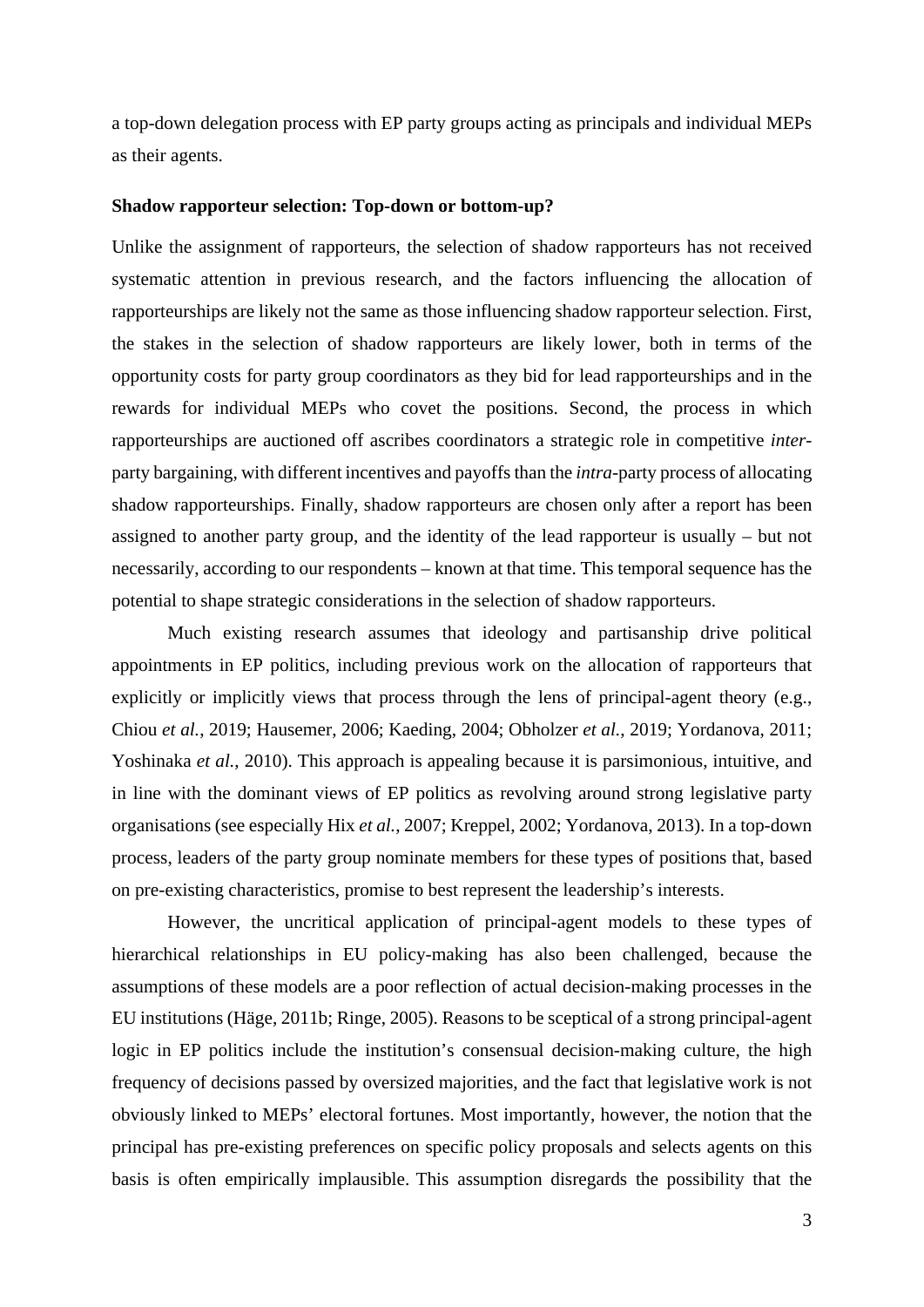principal's preferences are, in fact, endogenously shaped by the agent in the policy-making process. If the principal's policy preferences are only developed through the work of the agent, however, they cannot play a role in the appointment process.

### *Top-down assignment*

From a principal-agent perspective, shadow rapporteurs fulfil a dual function. First, they represent their party group in collective decision-making processes of the committee. They formulate policy positions and negotiate on their group's behalf with the rapporteur and their counterparts from other groups to arrive at a collective committee decision. Second, they monitor the actions of the rapporteur. The tasks delegated by committees to rapporteurs, and the prerogatives and role expectations that come with them, put rapporteurs into influential positions in the EU's policy-making process. Rapporteurs may abuse these positions to promote their own personal or party political interests, but oversight by shadow rapporteurs limits their discretion. However, both of these functions of shadow rapporteurs can themselves be seen as being based on an explicit or implicit act of delegation. In the shadow rapporteur context, the principal is the party group as a collective actor – likely represented by the coordinator as the party group's leader in the relevant committee – and the agent is the member nominated as shadow rapporteur.

With regard to shadow rapporteurs' policy formulation function, the delegation logic underlying the development of legislative committees applies analogously (Gilligan and Krehbiel, 1987). Just like the establishment of legislative committees, appointing shadow rapporteurs to deal with different policy proposals is a form of legislative specialisation, except that it occurs within the party group rather than the legislature as a whole. According to this logic, principals lack policy expertise and are unsure about how policy proposals translate into practical outcomes on the ground. In order to make better informed decisions, they delegate the policy formulation task to agents. To incentivise agents to accumulate the necessary policy expertise, principals grant them a disproportionate amount of policy-making influence. In the case of EP policy-making, shadow rapporteurs are largely put in charge of developing specific policy proposals for their party group, as well as promoting and defending them in formal and informal decision-making arenas.

However, given the informational asymmetry between principals and agents, agents might abuse these prerogatives to pursue policy goals that differ from those of their principals. In other words, shadow rapporteurs might exploit their decision-making prerogatives to promote their own policy views rather than policies that are in the best interest of their party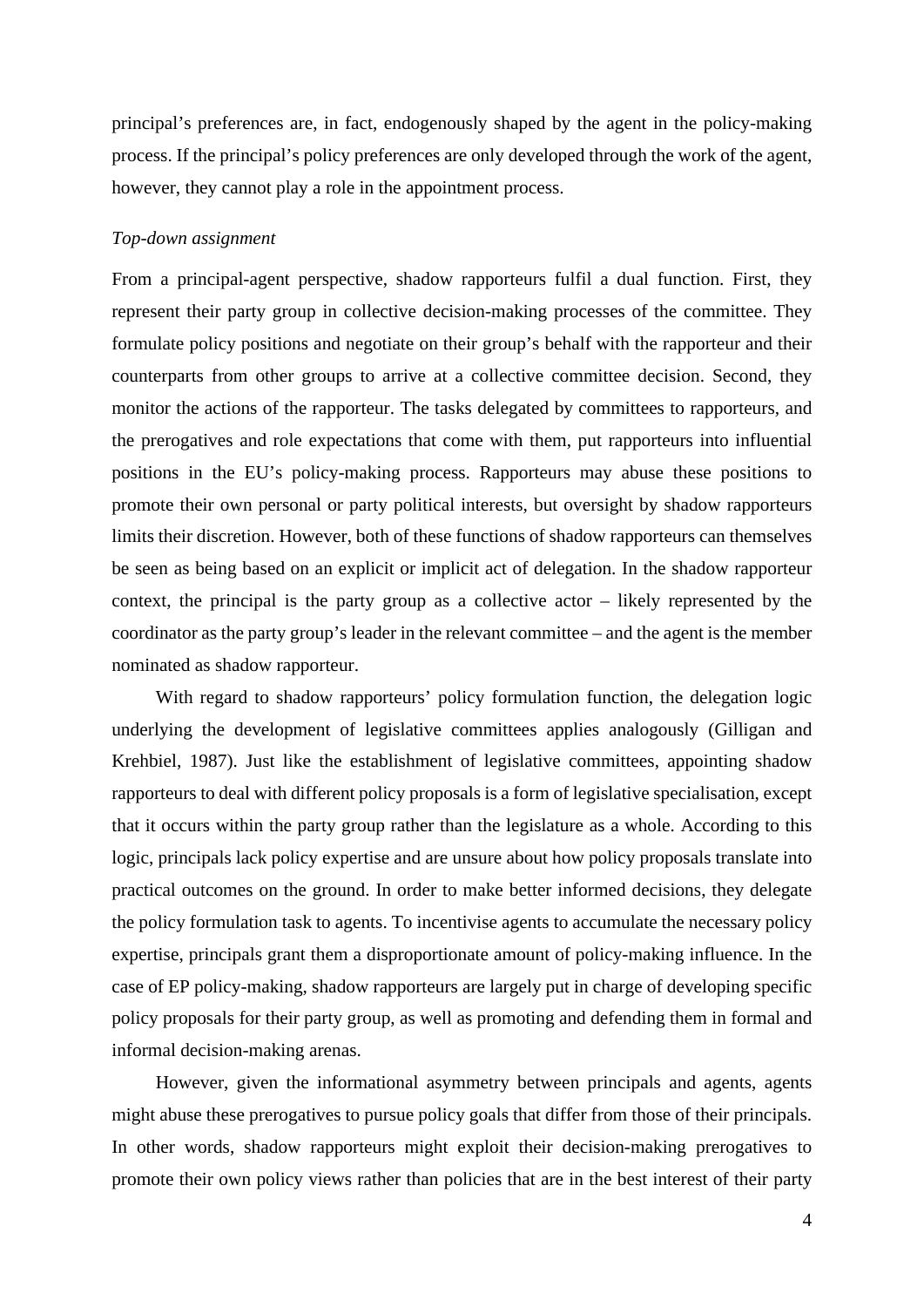group. Given that the party group does not know which policy solution is in its best interest, it will find it hard to identify and sanction such behaviour. Thus, the most effective way for principals to prevent agency drift is to select agents that have similar policy preferences. In the context of shadow rapporteurships, the party group leaders – in practise, that is the party group coordinators in the EP's standing committees – are expected to appoint group members as shadow rapporteurs that hold policy positions that are representative of the group as a whole. The goal and the role of the group coordinator is to minimise agency loss by ensuring that the policy position of the person selected as shadow rapporteur does not deviate too far from the position of the party group's median member:

*H1*: The closer a party group member's policy position is to the median position of the party group, the more likely that party group member will be appointed as shadow rapporteur.

It may be the case, however, that the party group leadership is not only concerned with the characteristics of its own group members when assigning shadow rapporteurs. Applying a higher level of strategic foresight, the party group leadership might also take the interactions with the rapporteur and his or her policy positions into account. In this scenario, it is not the policy distance of the group member's position from the group median's position that matters, but the distance of the group member's position from the position of the rapporteur. Much of this argument is based on Epstein and O'Halloran's (1995) theory of strategic oversight, which models the role of interest groups for Congress' ability to evaluate the actions of executive agencies. We can apply this model analogously to the EU law-making process. In the EU context, the rapporteur drafts a report on the Commission's proposal or negotiates an interinstitutional text with the Council Presidency, the shadow rapporteur recommends support of or opposition to the rapporteur's text to his or her party group, and, on the basis of this recommendation, the party group accepts or rejects the rapporteur's text. While the rapporteur and shadow rapporteur have private information about the practical implications of the proposed policy provisions, other members of the shadow rapporteur's party group – including its leadership – are more uncertain. For that reason, the party group leadership must be concerned about collusion between the rapporteur and shadow rapporteur and be wary of the shadow rapporteur's recommendation.

However, the likelihood that the shadow rapporteur colludes with the rapporteur decreases with increasing distance between their policy positions. Shadow rapporteurs whose policy positions diverge from that of the rapporteur have an incentive to scrutinise the work of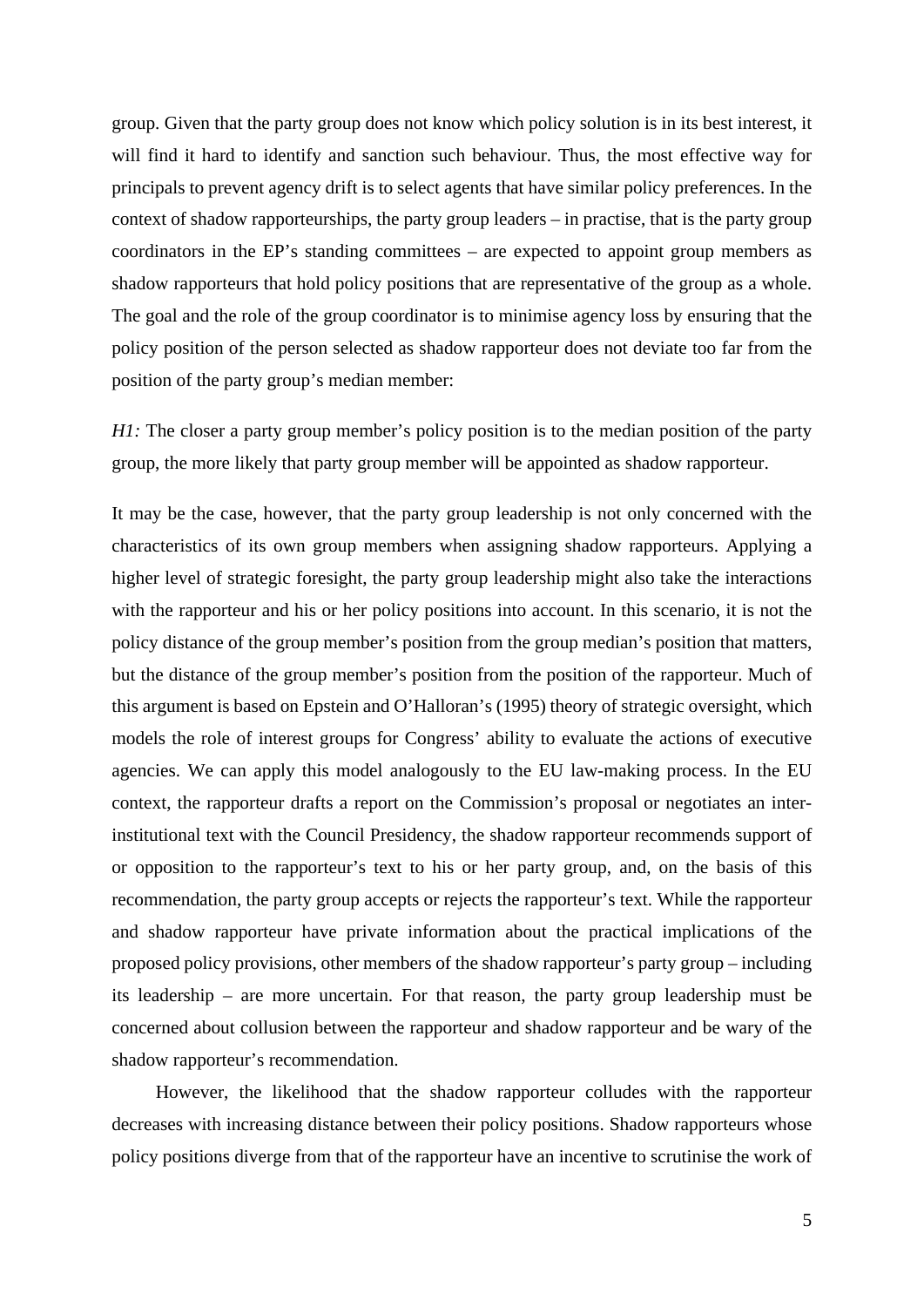the rapporteur more carefully and to evaluate the content of the report more critically. All else equal, therefore, greater distance between the policy positions of shadow rapporteur and rapporteur makes it more likely that the shadow rapporteur will fulfil one of its key responsibilities associated with the position: to monitor and serve as a check on the rapporteur. Shadow rapporteurs with views that diverge from those of the rapporteur are also more likely to push harder for concessions from the rapporteur when participating in rapporteur-shadow rapporteur meetings. Such concessions, in turn, move the final policy outcome closer to the position of the party group's median member. Taken together, the incentives to properly monitor the rapporteur's actions and effectively defend the party group's policy position make shadow rapporteurs with a policy position more distant from the policy position of the rapporteur more trustworthy representatives and interlocutors.

Once strategic interactions with the rapporteur are taken into account, a shadow rapporteur whose policy position diverges from the rapporteur's is even more beneficial to the party group than one whose position is tightly aligned with the position of the party group median. A party group with more strategic foresight should, therefore, select a shadow rapporteur with policy positions that diverge as much as possible from those of the rapporteur.

*H2*: The more distant a party group member's policy position is to the rapporteur's position, the more likely that party group member will be appointed as shadow rapporteur.

### *Bottom-up self-selection*

It is possible, however, that the assignment of shadow rapporteurs is much less of a top-down process than the principal-agent perspective suggests. If the process is more bottom-up and MEPs self-select into shadow rapporteurships, they will choose to cover proposals based on some combination of policy interests, policy salience, and policy expertise.

An indicator that policy salience drives self-selection would be that MEPs select to become shadow rapporteurs for proposals of particular salience in national politics. Becoming engaged in the formulation of polices that have stark implications for nationally important economic sectors or receive much attention in national public and political debate may enhance MEPs' public visibility, generate opportunities for credit-claiming, and galvanise the support of important interest groups, which in turn should improve MEPs' reelection chances. Independent of their party affiliations, Nordic MEPs may thus be particularly inclined to volunteer for fisheries legislation, Mediterranean MEPs for dossiers on tourism, and German MEPs for proposals affecting the car industry. Unfortunately, we cannot measure the national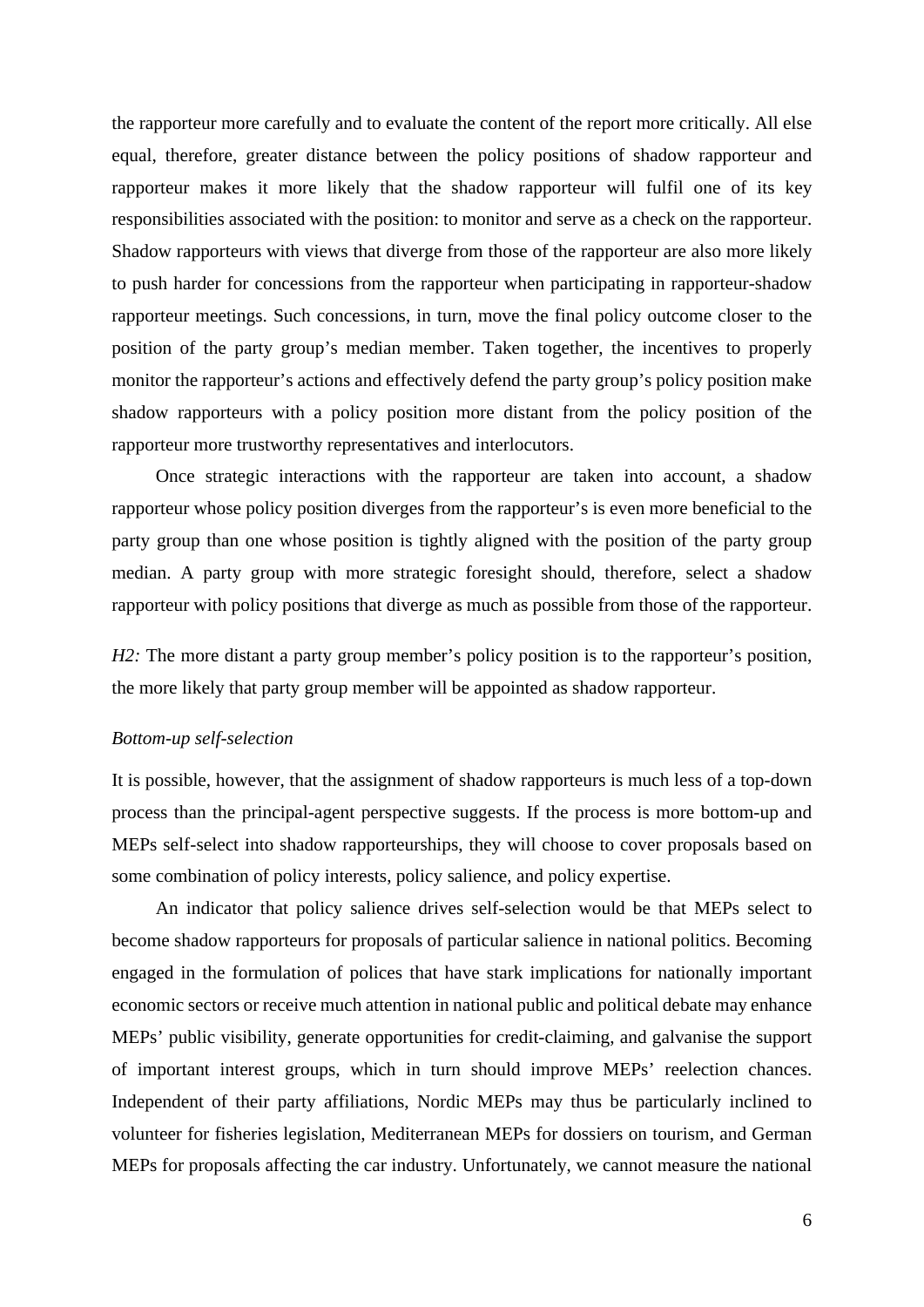salience of individual policy proposals directly. However, if the national salience of policy is an important factor in both becoming rapporteur and shadow rapporteur, then the coincidence of interests at the dyadic level should result in a high probability of rapporteurs being matched by shadow rapporteurs from the same country.

*H3*: Party group members with the same national background as the rapporteur are more likely to become a shadow rapporteur than party group members with a different national background.

MEPs' policy interests are also difficult to measure directly, but we can observe the types of policy proposals MEPs have been working on as rapporteurs or shadow rapporteurs and treat the content of these proposals as manifestations of MEPs' policy specialisms. If policy interests have a substantial effect on MEPs' choices in taking on rapporteurships and shadow rapporteurships, then we would expect rapporteurs to be matched with shadow rapporteurs that have a report and opinion portfolio that is similar in terms of policy content.

*H4*: The more similar a party group member's policy interests are to the rapporteur's policy interests, the more likely that party group member will become a shadow rapporteur.

#### **Qualitative analysis**

We conducted ten in-depth, semi-structured interviews in the EP and exchanged several emails with one MEP who was not available to meet in person. Our sample was carefully and purposefully selected and, therefore, includes respondents from seven (of eight) political groups and ten member states who have been or are involved with ten (and thus half) of the EP's standing committees. Among our respondents were MEPs, MEP assistants, party group advisors, and members of the EP secretariat. The interviews provide analytical leverage by offering insight into the actual practice of assigning shadow rapporteurs and by allowing for methodological triangulation. Moreover, the quantitative and qualitative data complement one another, such that we can use each to make better sense of the other.

We received highly consistent responses across interviews, in particular with regard to the selection process for shadow rapporteurs, which our respondents described as primarily bottom-up.<sup>[1](#page-21-0)</sup> Independent of each other and consistently across party groups and committees, respondents described a process whereby MEPs in the responsible committee indicate which reports they would like to cover and succeed much of the time. One political group advisor, for example, describes that 'it is a bottom up approach, not top down, but it is a matter of self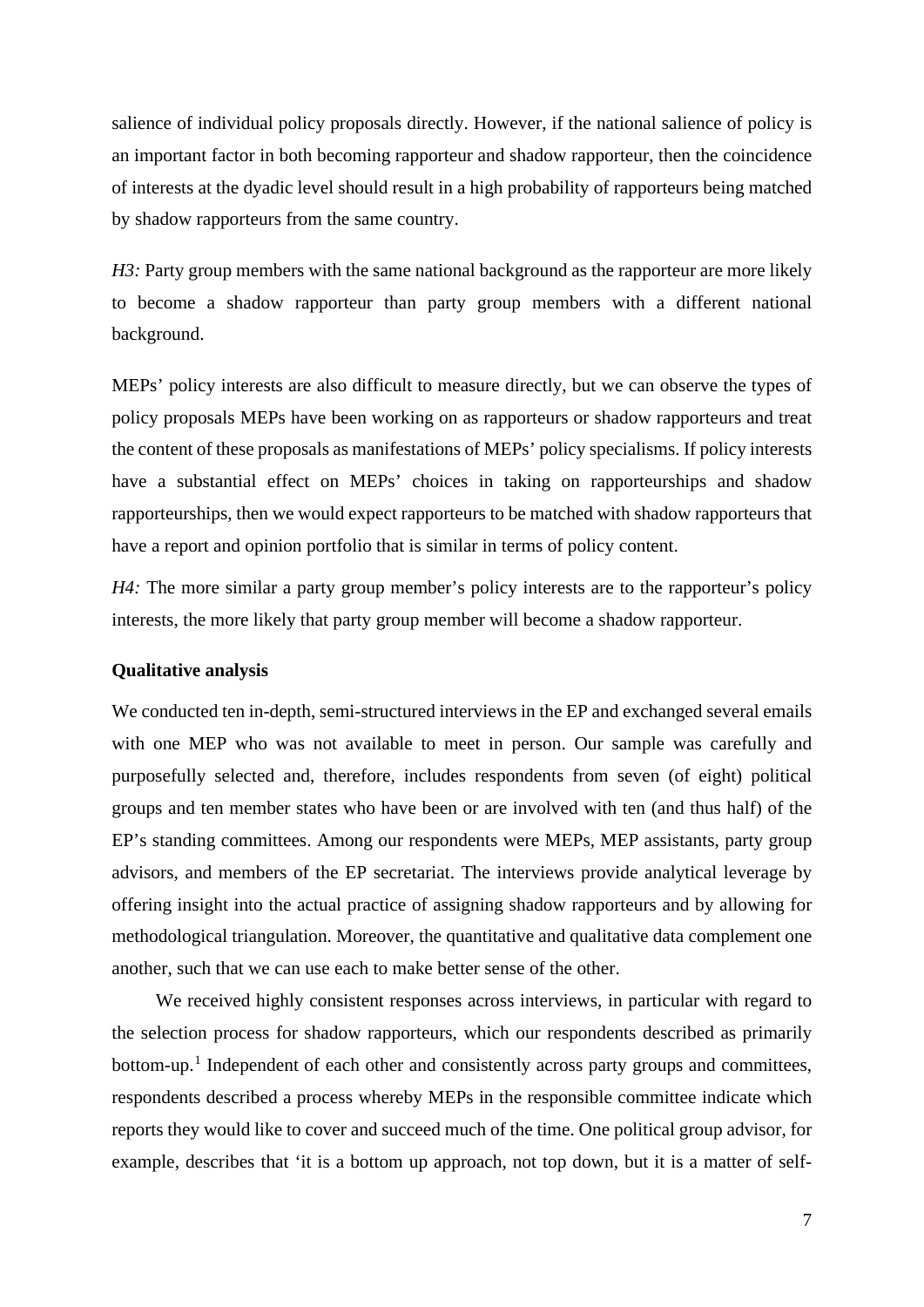organisation where people turn up to do their job' (Respondent #3). To start, MEPs indicate at the beginning of a new legislative term which policy areas and topics they would generally prefer to focus on (#7, 8, 11). Then they 'come forward to express their interest' in particular reports (# 2), either in response to lists of upcoming reports that are shared in advance (#3; also #9, 11, 10) or when they are 'asked who is interested to become the shadow' in meetings of committee members from the same party group (#10; also #8). On this basis, a decision is made in a process that respondents agree is generally collaborative and 'collegial,' as one MEP put it (#4). A number of different criteria are applied such as

'other files [MEPs] are working on to ensure a balance in workload, interest in the particular field, expertise in the relevant field, how much they participate in the working group – votes, attendance, etc. We try to strike a balance, also geographically and across member states' (#11).

Other respondents similarly listed some or all of these criteria: relative workload and the distribution of other reports (#6, 8, 10); previous level of engagement in legislative activities (#2, 3); and the geographic and national makeup of the negotiating team as a whole (#4, 6). Concerning the latter, it is notable that respondents explicitly indicated that 'you don't want a whole group of negotiators who are all from the same country'  $(\#6, \text{ also } \#11)$ , which limits the extent to which members may choose reports based on national priorities and thus casts doubt on *H3*. In line with *H4*, however, substantive expertise is a major consideration (#3, 6, 8, 10), and there are 'definitely some 'go to' people for specific policy areas; for example, somebody is the 'carbon capture guy'' (#7; also #1, 3, 9). These criteria are not formal rules, however, but conventions that reflect best practices (#2, 3, 7, 8, 9, 10).

Another consideration is that everybody who wants to serve as shadow has to be given the opportunity at times, to 'keep people happy' (#3, 11; also #8) and make sure nobody is 'feeling like they are excluded' (#9, also #6). In other words, it would be seen as a major problem if the party group 'ignore[d] [some] members or favor [others]; everybody has to be able to work' (#11). Ensuring this is one of the responsibilities of party group coordinators. They are crucial in coordinating the bottom-up process of shadow rapporteurship allocation  $(42, 3, 8, 9, 10, 11)$  – in which they are supported by party group advisors  $(43, 11)$  – especially when more than one MEP requests a particular shadow rapporteurship and a choice has to be made. An MEP from the Greens explained that 'if there are two or three members who show the same interest as well, there is a discussion and normally the coordinator … comes up with a proposal, which he checks with the colleagues' (#10). A major consideration is, again, who is covering other reports and 'what's in the pipeline' (#3). And while it is not the case that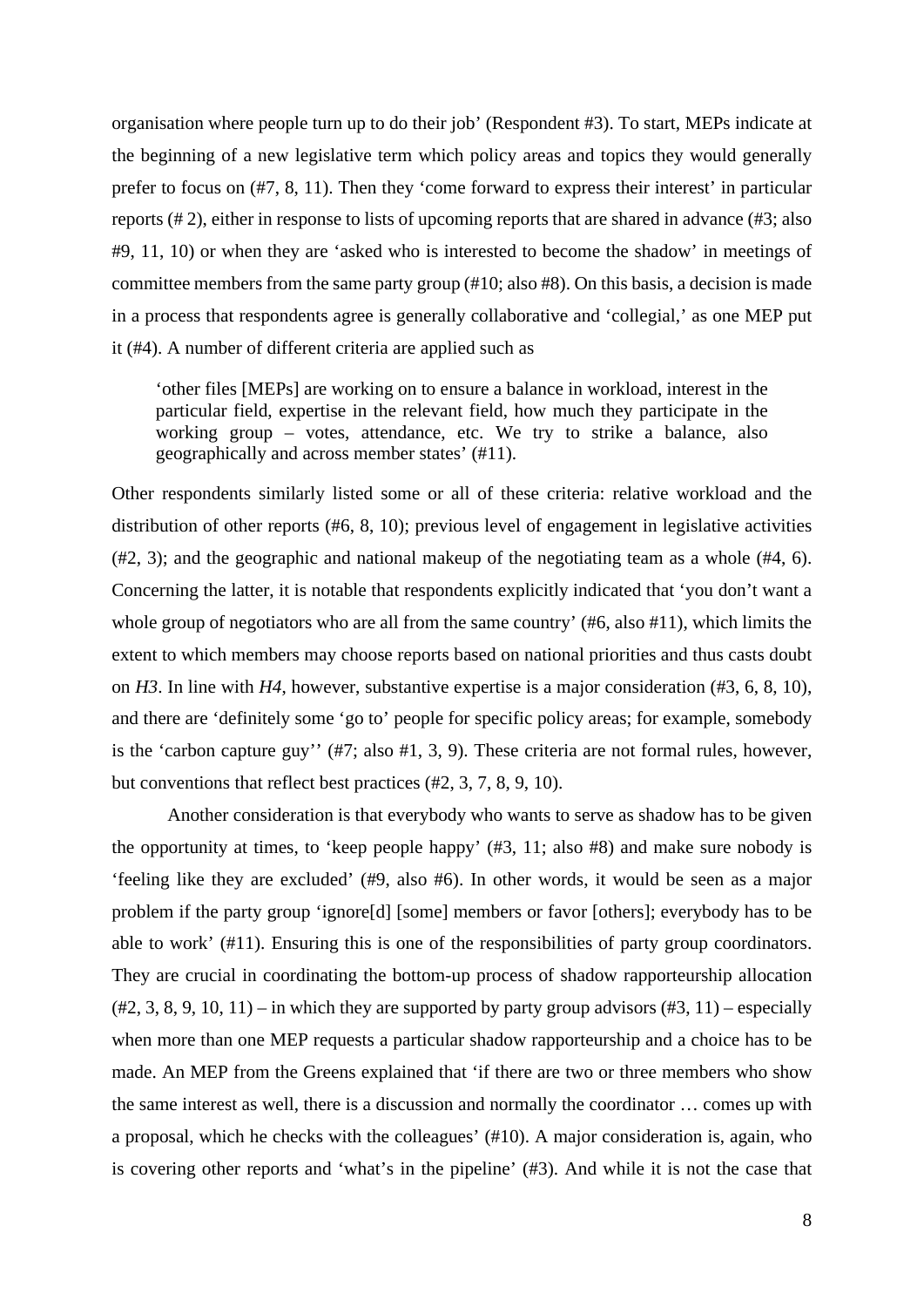coordinators simply declare 'you get that, you get that' (#8), they can try to steer particular reports to specific MEPs. Especially when the report concerns 'a big legislative file, we make sure we get the right person, how efficient a member might be' (#11). Similarly, 'if only some [committee members] are active and engaged, allocation is based on nature of dossier, but also if the coordinator thinks the person will actually work' (#3). Others concurred, explaining that they consider 'who I would like to have this done by' (#8) or if somebody is 'not so good at negotiating' (#10).

In other words, even though all respondents emphasised the bottom-up dynamic in the allocation of shadow rapporteurships, most also acknowledged that coordinators can and do influence who is put in charge of a particular report, especially when multiple MEPs explicitly request it. None of our respondents maintained, however, that shadow rapporteurs are selected in light of their policy positions vis-à-vis the party group median or the rapporteur. Thus, *H1* and *H2*, about the effects of member's policy position, found no support. Neither did *H3* about the role of national salience on the selection of shadow rapporteurs. In contrast, policy interests and expertise are most often mentioned as reasons for volunteering or being selected as shadow rapporteur, which supports *H4*. Overall, the interview responses describe the allocation of shadow rapporteurships primarily as a process of bottom-up self-selection, and secondarily as a top-down coordination process that is principally aimed at ensuring that shadow rapporteurs are competent and engaged.

#### **Quantitative data and methods**

The dataset analysed in this study is based on information about characteristics of co-decision reports and MEPs in the EP's  $7<sup>th</sup>$  term (2009-2014). Through computer scripts, we downloaded, extracted, and merged information from two separate sources on the EP website: the 'Legislative Observatory' and the 'History of Parliamentary Service' pages of the directory providing MEPs' biographical information. Our dataset takes a dyadic form, where the two dyad members defining a row in the data matrix are the rapporteur and a potential shadow rapporteur from another party group. In principle, all full and substitute members of the relevant committee at the time of the adoption of a file are potential shadow rapporteurs. However, we exclude all non-aligned committee members, who are not a member of a party group, and committee members from party groups that did not appoint a shadow rapporteur for a particular file. The theoretical expectations derived from principal-agent theory are not applicable and the related explanatory variables are not defined for MEPs that are not members of a party group.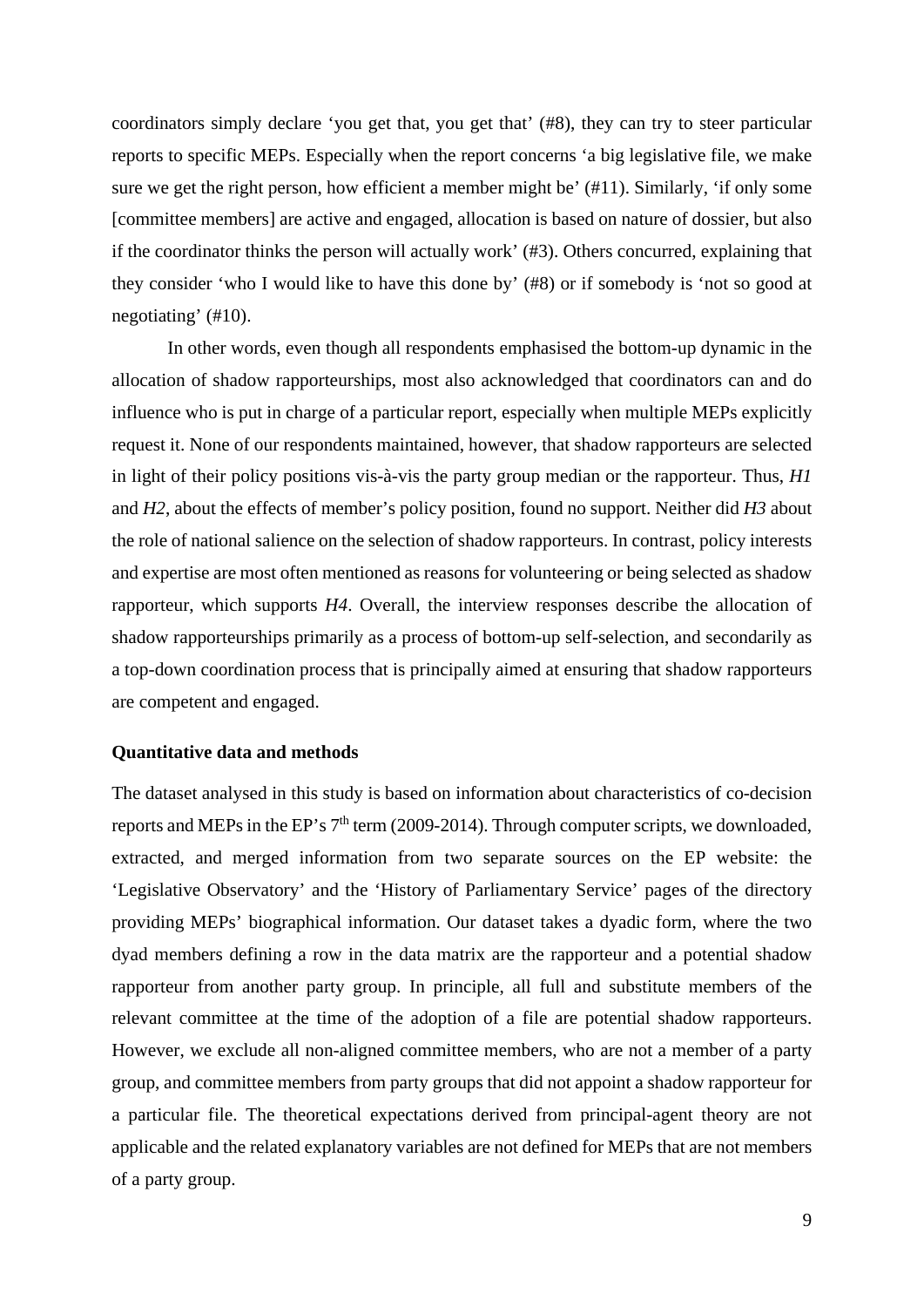The elimination of dyads including committee members from party groups that did not nominate a shadow rapporteur ensures that variation in the party group's choice of *whether* to nominate a shadow rapporteur is not conflated with variation in the party group's choice of *who* to nominate. Focusing on this sub-sample is conceptually more appropriate, as our theoretical arguments relate to the selection of shadow rapporteurs from a pool of potential shadow rapporteurs, not to the decision to appoint or not appoint a shadow rapporteur in the first place. Based on these selection criteria, the sample contains 53,522 'rapporteur-potential shadow rapporteur' dyads, which make up 2031 choice sets related to 491 co-decision reports. Choice sets consist of all members of a particular party group, within a particular committee, dealing with a particular report. In other words, they constitute the pool of party group members of a committee from which a shadow rapporteur can be selected for a certain report. Our quantitative analysis employs a conditional logit model, which uses choice sets as a stratification variable. Table 1 indicates how the size of the choice set varies within and across party groups. While choice sets can be as small as two MEPs for the smaller party groups, such small sets are the exception rather than the rule. Even the smallest party groups were able to select on average from three to four MEPs when nominating a shadow rapporteur for a particular report.

| Party group    | Min.                     | Mean | Max. |  |
|----------------|--------------------------|------|------|--|
| EPP            | 15                       | 33.7 | 68   |  |
| S&D            | 10                       | 23.6 | 44   |  |
| <b>ECR</b>     | 2                        | 7.1  | 15   |  |
| <b>GREENS</b>  | 3                        | 7.0  | 13   |  |
| <b>GUE-NGL</b> | $\mathfrak{D}$           | 4.3  | 10   |  |
| <b>ALDE</b>    | $\overline{\phantom{0}}$ | 10.0 | 20   |  |
| EFD            | 2                        | 3.6  |      |  |

**Table 1: Choice set size by party group**

*Note*: The table shows the minimum (min.), mean, and maximum (max.) number of party group members across choice sets. The choice set consists of members of a particular party group, within a particular committee, dealing with a particular report. The total number of choice sets is 2031. ALDE: Alliance of Liberals and Democrats for Europe; ECR: European Conservatives and Reformists; EFD: Europe of Freedom and Democracy; EPP: European People's Party; GUE-NGL: Confederal Group of the European United Left/Nordic Green Left; S&D: Progressive Alliance of Socialists and Democrats.

The dependent variable in the statistical analysis is a simple binary variable, indicating whether (1) or not (0) a committee member was nominated by his or her party group to shadow a particular rapporteur. The two explanatory variables testing different versions of the principalagent argument relate to ideological differences between the rapporteur, the shadow rapporteur, and the party group median. In the absence of exogenous ideology scores for individual MEPs, we use data from the 2010 Chapel Hill Expert Survey (CHES) about the ideological positions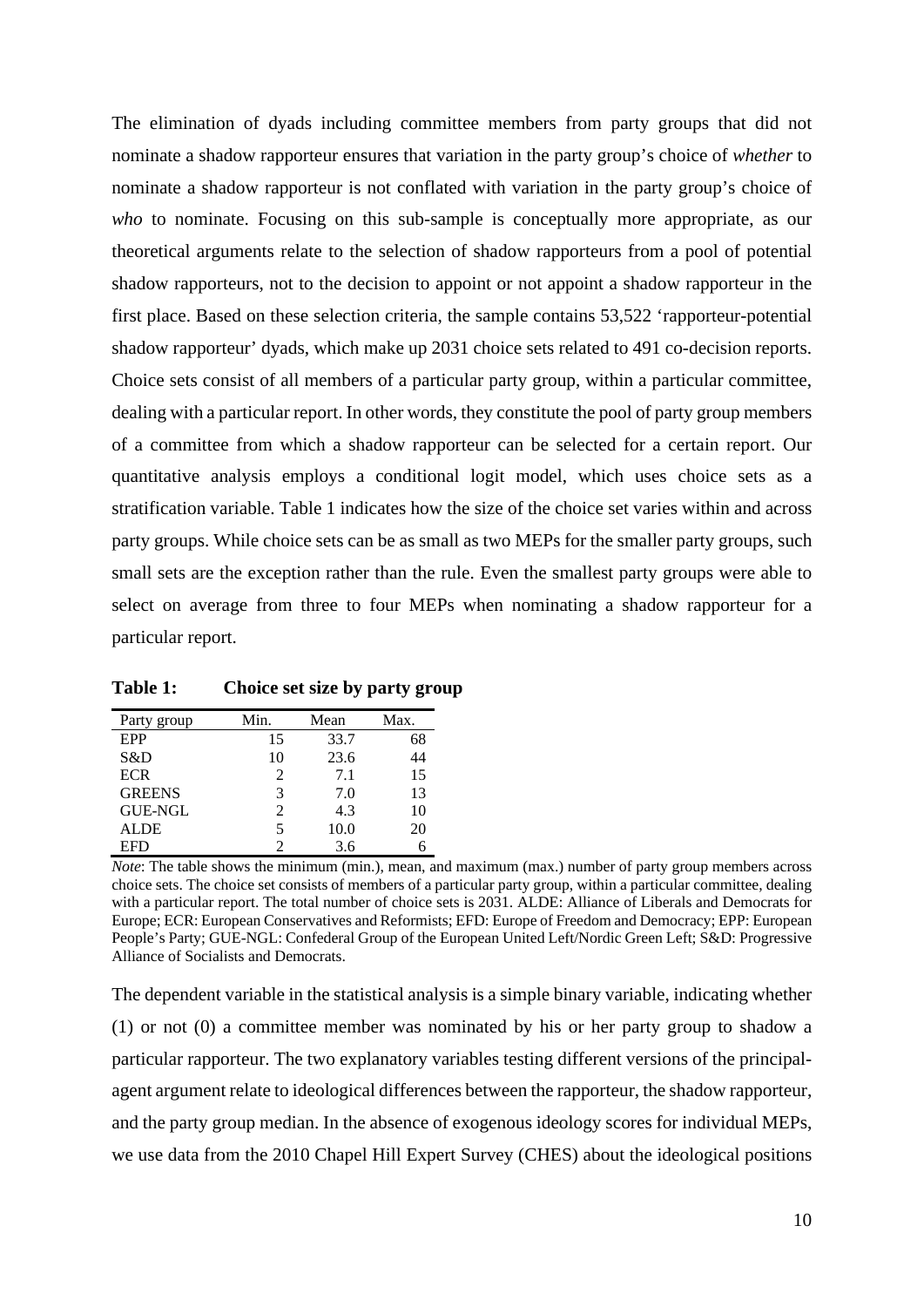of their national parties (Bakker et al., 2015). In contrast to ideology measures based on EP roll call votes, CHES party positions are unlikely to be affected by MEPs' activities as rapporteurs or shadow rapporteurs. Experts of national party systems estimate parties' positions based mainly on their communication and behaviour in domestic politics. Given the small size of many national party delegations, these data still provide considerable variation of positions within European party groups. Indeed, for the  $7<sup>th</sup>$  term of the EP, general left-right positions based on national party positions show a higher degree of within-party group variation than W-Nominate scores for individual MEPs. In addition, at the party group level, the positions from the CHES data have better face validity than the positions based on roll call votes, and they allow for the consideration of a wider array of conflict dimensions. We compute three versions of the position variables, based on different dimensions of party competition often identified in existing studies of EU politics (e.g., Hix et al., 2006; Marks et al., 2006): the general left-right dimension, the pro-/anti-European integration dimension, and the GAL-TAN (Green-Alternative-Libertarian vs. Traditional-Authoritarian-Nationalist) dimension.[2](#page-22-0)

If the party groups' strategic considerations focus only on the characteristics of its members, we would expect party group leaders to select shadow rapporteurs that are ideologically close to the party group median. We operationalise this variable as the absolute value of the distance between the ideological position of the national party of the potential shadow rapporteur and the ideological position of the national party of the party group median. If party groups also take the interactions with the rapporteur into account, party group leaders are better off selecting shadow rapporteurs with positions that are far away from the position of the rapporteur. This variable is operationalised as the absolute value of the distance between the ideological position of the national party of the rapporteur and the ideological position of the national party of the potential shadow rapporteur.

The variable measuring joint national background takes a value of 1 if the rapporteur and the potential shadow rapporteur come from the same member state and 0 otherwise. The variable measuring the similarity of policy interests is based on the subject codes of policy proposals. The EP's legislative observatory assigns each decision-making process one or more hierarchically structured policy subject codes. If an MEP was a rapporteur or shadow rapporteur for a report or opinion related to a particular policy proposal, the MEP is linked to this proposal's subject codes. The number of times an MEP was linked to each of 372 subject codes constitutes the MEP's subject code profile. The similarity of two MEPs' policy interests is then measured as the correlation between their subject code profiles, which is in turn based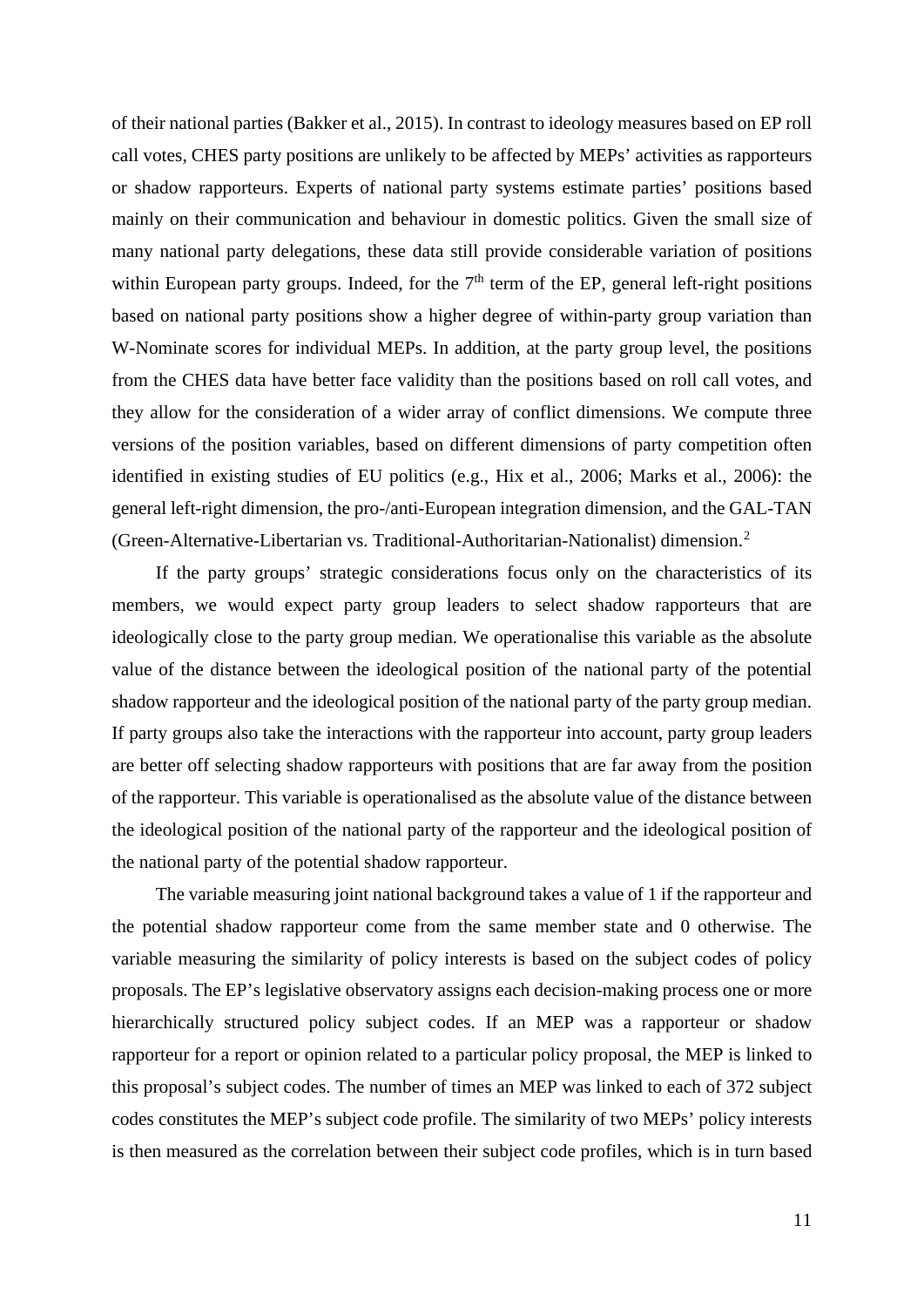on the extent two MEPs acted as rapporteurs and/or shadow rapporteurs for policy proposals of similar content.

To compute the correlation between policy subject code profiles of pairs of MEPs, we use the concordance correlation coefficient (Lin, 1989). The concordance correlation coefficient can be interpreted as a chance-corrected agreement index for valued data (Häge, 2011a). It expresses the agreement in policy subject codes covered by MEPs beyond the agreement expected based on the marginal distributions of their policy subject code profiles. The coefficient adjusts the agreement score for the differential propensity of MEPs to be linked to a policy subject, and for the overall low propensity of all MEPs to be linked to any policy subject. The former feature makes sure that differences between the dyad members in the total number of policy subjects they are linked to is not treated as dissimilarity in terms of policy content; the latter feature ensures that the preponderance of the joint absence of links to policy subjects is not unduly treated as a form of similarity. In other words, the chance-correction ensures that the score of the correlation coefficient reflects similarity in the content of policy subject profiles rather than similarity in the frequency of MEPs' engagement in policy work.

To alleviate somewhat concerns about the endogeneity of this variable to shadow rapporteur appointments, it should be noted that the data basis for the policy interest similarity variable is much broader. Whereas the dependent variable focuses on shadow rapporteurships for codecision reports only, the policy interest similarity variable is based on rapporteurships and shadow rapporteurships for any type of report or opinion, including those for non-legislative proposals, own-initiative reports, consultation and consent procedure proposals.<sup>[3](#page-22-1)</sup> As the original policy subject profile variable is highly positively skewed, we transform the profile scores to their natural logarithm before computing the concordance correlation coefficients.

We also include a range of monadic control variables used in previous research. The first is seniority, operationalised as the number of terms an MEP has served in the EP. Less senior members might be more likely to become shadow rapporteurs, seeing it as a first step on the ladder of influential office positions in the EP. Next, the size of the national party delegation within the European party group might affect their members' chances of becoming a shadow rapporteur, with larger national parties expected to secure a disproportionally larger share of shadow rapporteurships. This variable is operationalised as the share of European party group members that are members of the national party delegation. MEPs in committee leadership positions are also supposed to be in an advantageous position to obtain desirable rapporteurships for themselves. The committee leadership variable indicates whether or not an MEP was a committee chair or vice-chair. In contrast, party group leadership positions are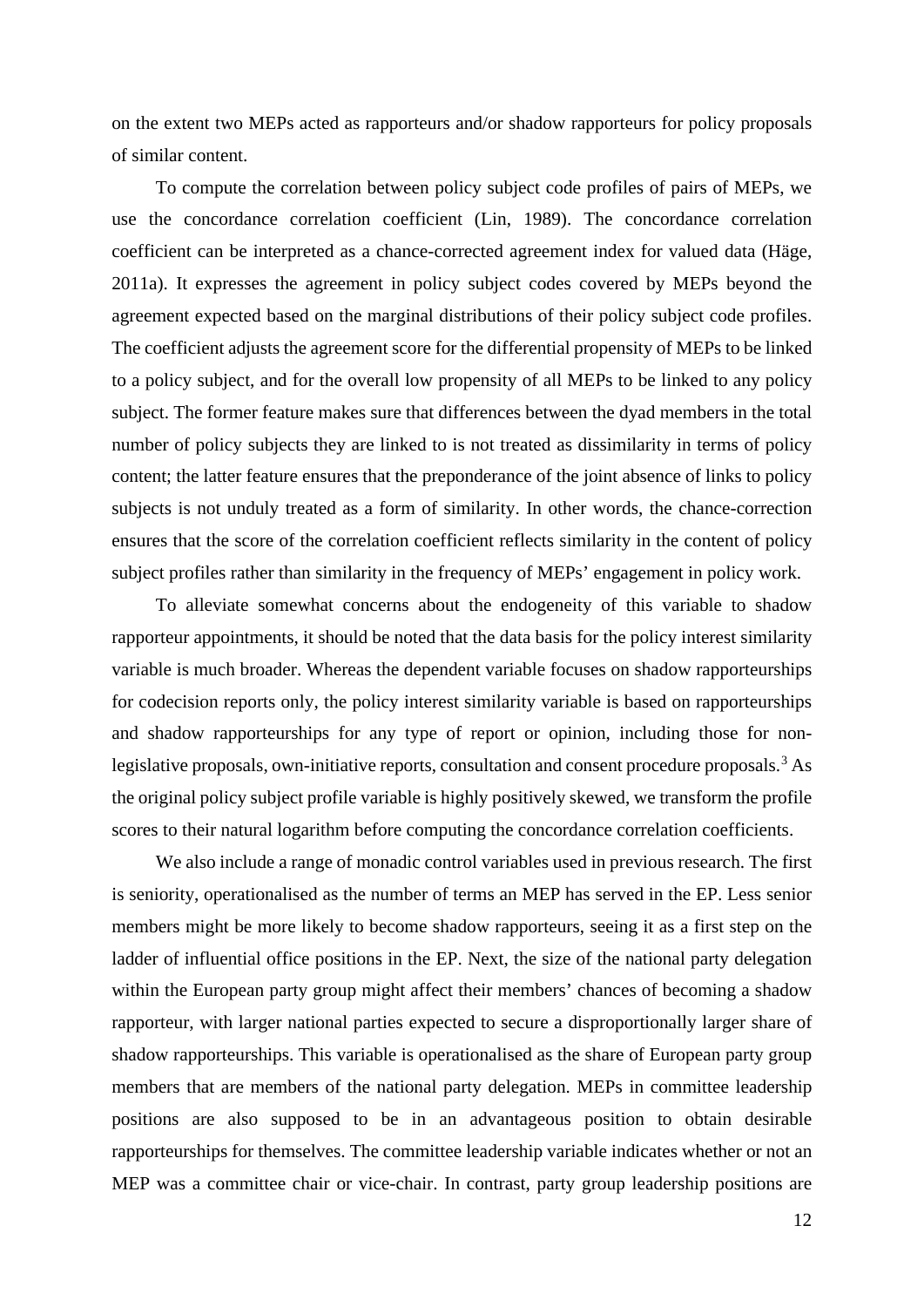supposed to make involvement in committee work less likely. The party group leadership variable indicates whether or not an MEP was a member of the bureau of a political group. Furthermore, substitute committee members might generally be less likely to get involved in committee work than full members. A dummy variable indicating whether or not an MEP was a substitute committee member captures this difference. All position and membership variables are measured at the point of adoption of the report. In general, MEPs that engage in EP work more generally might also be more likely to become shadow rapporteurs. Thus, we include a variable for absenteeism, which measures the percentage of roll call votes missed by an MEP. As the distribution of the variable is concentrated near its minimum value and has a strong positive skew, we transform it by taking the natural logarithm.

Finally, to focus the analysis of shadow rapporteur selection on its intra-party group variation within committees, we employ a conditional logit model to analyse the data. The stratification in conditional logit models allows for the incorporation of fixed effects without the need to explicitly estimate them. This property of conditional logit models is particularly useful in situations like ours, where the inclusion of a large number of dummy variables to estimate coefficients for fixed effects would result in estimation problems. Our stratification variable indicates a party group within a committee, dealing with a particular report. As a result, stratifying the analysis by this variable holds all report, committee, and party group characteristics constant. The stratification also adjusts for many of the dependencies caused by the multi-level structure of the data. To further investigate whether the effects of explanatory variables are heterogeneous across party groups, we do not only report regression results for the full sample of dyads, but also for individual party groups.<sup>[4](#page-22-2)</sup> This form of analysis allows for possible multi-level interactions. In the interpretation of results, we prioritise the results of the individual party group analyses, as party groups are the appropriate context in which the nomination of shadow rapporteurs occurs.

#### **Determinants of shadow rapporteur appointment**

Table 2 presents the results of a conditional logistic regression with shadow rapporteur appointment for codecision reports as the dichotomous dependent variable. In general, the results provide support for the bottom-up self-selection perspective, while evidence for the topdown delegation perspective is inconsistent and not robust. The model estimates based on the full sample of codecision reports produce statistically significant effects for some top-down delegation variables, but those turn out to be fragile when the analysis concentrates on subsamples of individual party groups.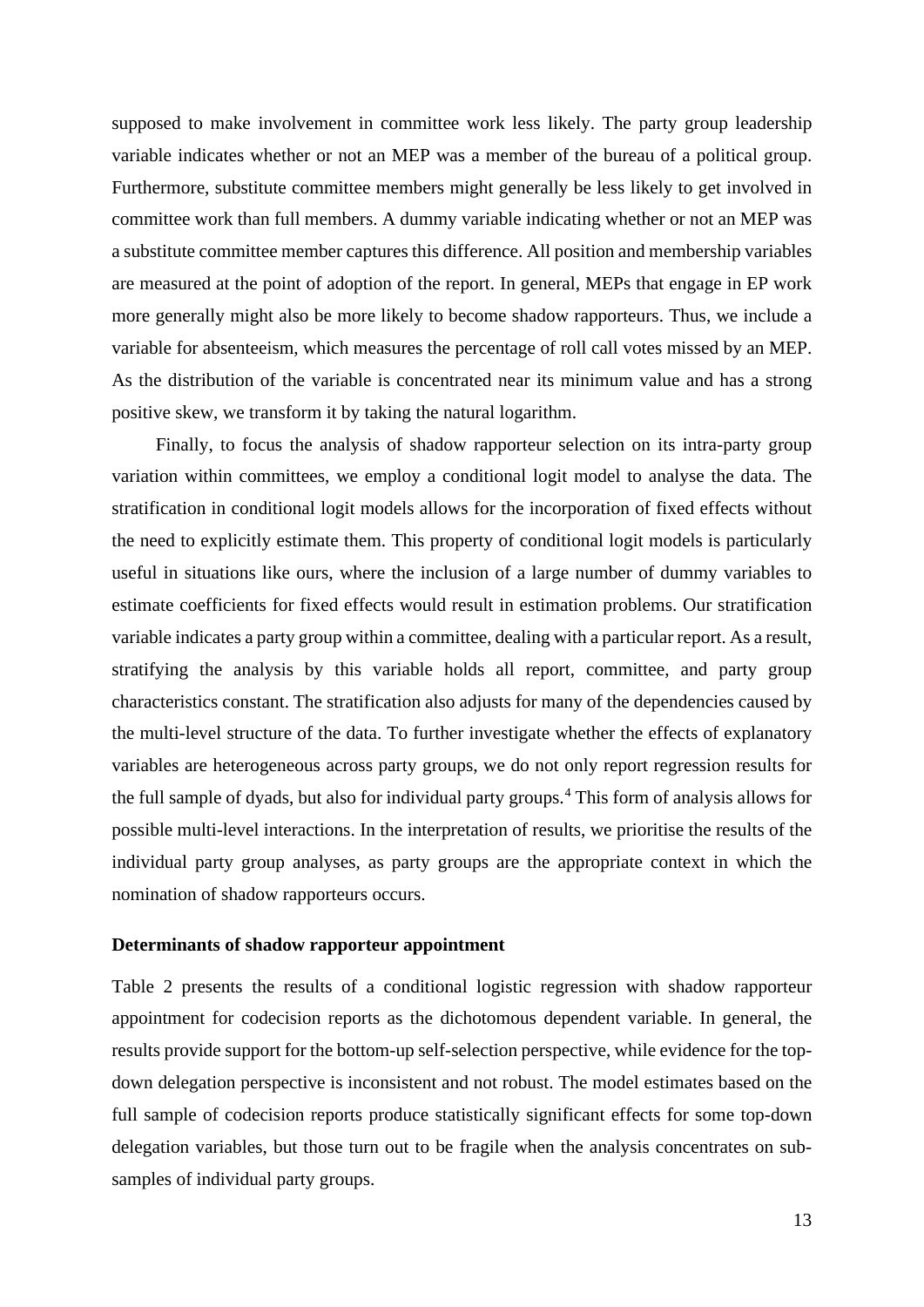|                                 | Full<br><b>Sample</b> | GUE-<br><b>NGL</b> | <b>Greens</b>         | S&D       | <b>ALDE</b> | <b>EPP</b> | <b>ECR</b> |
|---------------------------------|-----------------------|--------------------|-----------------------|-----------|-------------|------------|------------|
| Top-Down                        |                       |                    |                       |           |             |            |            |
| Distance to Party Group         |                       |                    |                       |           |             |            |            |
| Left-Right                      | 0.94                  | 1.11               | 1.00                  | 1.24      | $0.70**$    | 0.74       | 0.99       |
|                                 | (0.05)                | (0.43)             | (0.12)                | (0.30)    | (0.09)      | (0.13)     | (0.36)     |
| <b>EU</b> Support               | $0.79***$             | 1.00               | $0.72*$               | $0.36***$ | $1.95***$   | 0.91       | $0.43*$    |
|                                 | (0.05)                | (0.33)             | (0.11)                | (0.09)    | (0.37)      | (0.16)     | (0.15)     |
| <b>GAL/TAN</b>                  | $0.92*$               | 1.11               | 0.84                  | 1.07      | 0.89        | 1.04       | $0.66*$    |
|                                 | (0.03)                | (0.15)             | (0.14)                | (0.12)    | (0.06)      | (0.12)     | (0.13)     |
| Distance to Rapporteur          |                       |                    |                       |           |             |            |            |
| Left-Right                      | 1.07                  | 0.99               | 1.07                  | 0.77      | 1.12        | 0.98       | 1.13       |
|                                 | (0.04)                | (0.32)             | (0.14)                | (0.12)    | (0.07)      | (0.12)     | (0.18)     |
| <b>EU</b> Support               | 1.01                  | 0.67               | 1.18                  | 1.13      | 0.99        | 0.79       | 0.93       |
|                                 | (0.05)                | (0.18)             | (0.16)                | (0.23)    | (0.14)      | (0.10)     | (0.27)     |
| <b>GAL/TAN</b>                  | 0.98                  | $0.81*$            | $1.47*$               | 0.91      | 1.10        | 0.98       | 1.17       |
|                                 | (0.03)                | (0.07)             | (0.27)                | (0.07)    | (0.06)      | (0.07)     | (0.18)     |
| <b>Bottom-Up</b>                |                       |                    |                       |           |             |            |            |
| Similar National                | 1.01                  | 0.81               | 1.14                  | 1.21      | 0.81        | 1.22       | 0.97       |
| Salience                        | (0.10)                | (0.26)             | (0.27)                | (0.28)    | (0.18)      | (0.29)     | (0.37)     |
| <b>Similar Policy Interests</b> | $1.07***$             | $1.06***$          | $1.07***$             | $1.07***$ | $1.06***$   | $1.07***$  | $1.06***$  |
|                                 | (0.00)                | (0.01)             | (0.01)                | (0.01)    | (0.01)      | (0.00)     | (0.01)     |
| Control variables               |                       |                    |                       |           |             |            |            |
| Seniority                       | 1.01                  | 1.05               | $1.30**$              | 1.00      | 0.86        | 0.93       | 0.88       |
|                                 | (0.03)                | (0.17)             | (0.12)                | (0.07)    | (0.07)      | (0.06)     | (0.07)     |
| Committee Leader                | 0.96                  | 0.76               | 0.92                  | $0.59*$   | 1.12        | 1.05       | 1.23       |
|                                 | (0.09)                | (0.55)             | (0.24)                | (0.14)    | (0.24)      | (0.27)     | (0.25)     |
| National Delegation             | $0.91**$              | 1.09               | 0.83                  | $0.82*$   | 1.13        | 0.91       | 0.82       |
| Size                            | (0.03)                | (0.27)             | (0.08)                | (0.07)    | (0.12)      | (0.06)     | (0.11)     |
| <b>Substitute Member</b>        | $0.62***$             | $0.67*$            | $0.62***$             | $0.52***$ | $0.60***$   | 0.83       | $0.49***$  |
|                                 | (0.04)                | (0.12)             | (0.10)                | (0.08)    | (0.08)      | (0.12)     | (0.09)     |
| Party Group Leader              | 0.99                  | 1.07               | $0.63*$               | 1.11      | 0.82        | 1.02       | $1.96***$  |
|                                 | (0.07)                | (0.25)             | (0.14)                | (0.36)    | (0.11)      | (0.15)     | (0.33)     |
| Vote Absenteeism                | $0.91*$               | 1.20               | $0.51^{\ast\ast\ast}$ | $1.25*$   | 0.92        | 1.05       | 1.13       |
|                                 | (0.04)                | (0.33)             | (0.08)                | (0.13)    | (0.10)      | (0.11)     | (0.18)     |
| <b>AIC</b>                      | 6566.99               | 523.34             | 874.09                | 1371.27   | 1321.37     | 1484.11    | 856.76     |
| No. of appointment              | 1854                  | 245                | 317                   | 273       | 358         | 254        | 308        |
| No. of observations             | 23737                 | 1026               | 2144                  | 6305      | 3546        | 8274       | 2152       |
| <b>Missings</b>                 | 2735                  | 176                | 244                   | 667       | 243         | 966        | 310        |

**Table 2 Conditional logistic regression of shadow rapporteur appointment**

*Notes*: Statistical significance: \*\*\*p < 0.001, \*\*p < 0.01, \*p < 0.05; the dependent variable indicates the appointment of an MEP as shadow rapporteur for a particular codecision report; cell entries present odds ratios and standard errors are reported in parentheses; all model specifications include a stratification variable that captures the relevant choice set: MEPs of a particular party group in a particular committee being potentially appointed as shadow rapporteur for a report the committee is currently dealing with; the sample consists of dyads of rapporteurs and potential shadow rapporteurs from other party groups in the same committee. ALDE: Alliance of Liberals and Democrats for Europe; ECR: European Conservatives and Reformists; EPP: European People's Party; GUE-NGL: Confederal Group of the European United Left/Nordic Green Left; S&D: Progressive Alliance of Socialists and Democrats; GAL/TAN: Green-Alternative-Libertarian vs. Traditional-Authoritarian-Nationalist.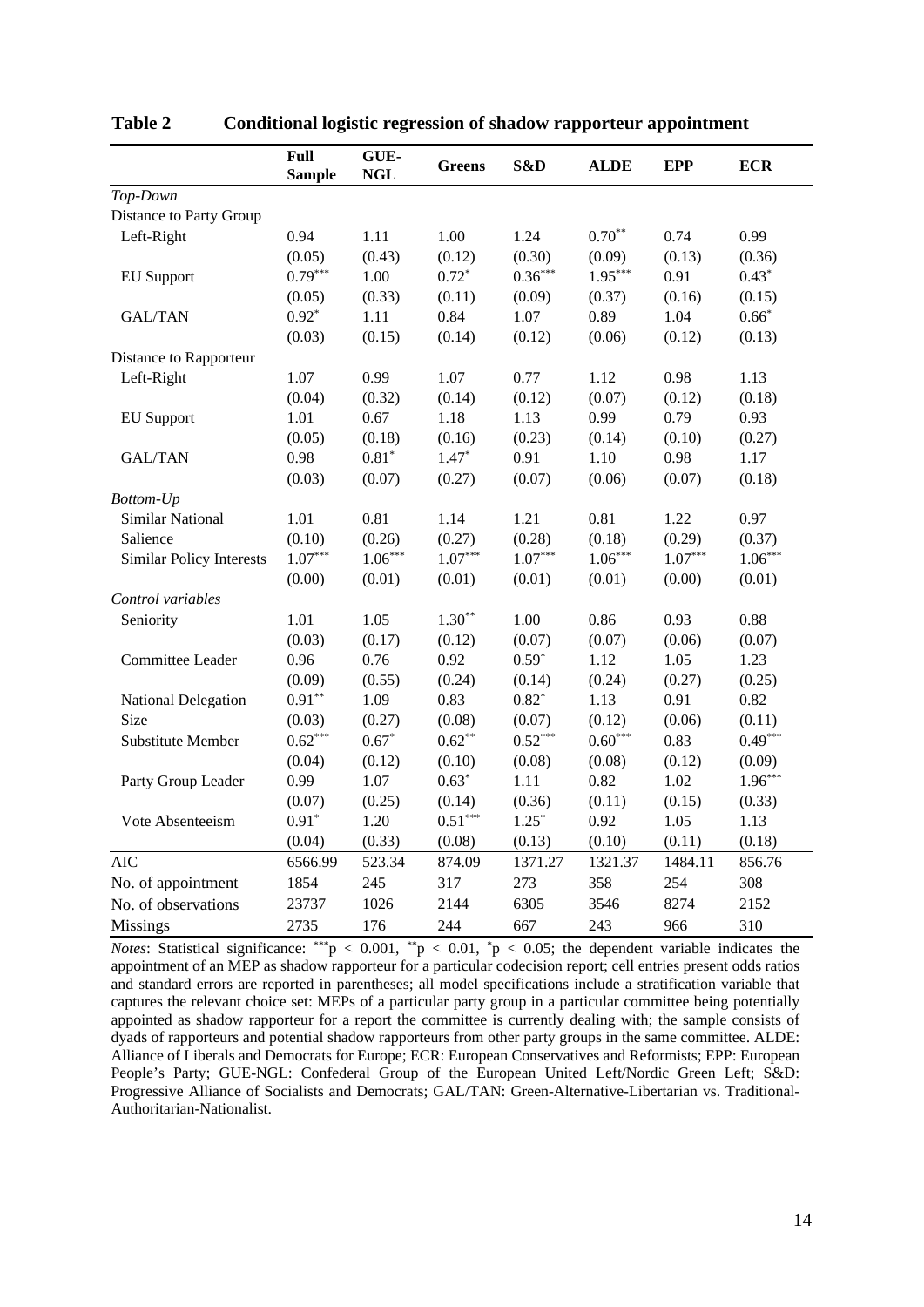Regarding the top-down perspective, the results do not support the idea that the distance in positions between the potential shadow rapporteur and the party group median along the leftright or the GAL/TAN dimension matters in the selection of shadow rapporteurs. Only the variable measuring the distance along the pro-/anti-EU dimension shows the expected effect. However, the sub-sample analyses of individual party groups indicate that this finding is not robust: for three party groups, the effect is not statistically significant, and amongst the other three groups, one analysis (ALDE) reports a large statistically significant effect in the *opposite* direction.[5](#page-23-0) This variation in estimation results across party groups is difficult to reconcile with *H1*. The analyses also provide no support for an effect of ideological distance between the rapporteur and the potential shadow rapporteur, regardless of which ideological dimension is considered. *H2* is thus not supported either.

With respect to the bottom-up perspective, coming from the same country as the rapporteur does not affect the probability of becoming a shadow rapporteur, which contradicts *H3*. Being involved in the formulation of reports with similar policy content as the rapporteur, however, has a positive effect on being nominated as shadow rapporteur. In fact, similarity in policy interests is the only explanatory variable that retains a consistently strong and statistically significant effect across all party group sub-sample analyses. *H4* is thus supported by the data. As Figure 1 illustrates, keeping all other variables constant, a change from the 5<sup>th</sup>  $(-2.4)$  to the 95<sup>th</sup> percentile (46.9) of the similarity of policy interest variable increases the probability of becoming shadow rapporteur from 27% to 89% (i.e. by 62 percentage points). The figures of bivariate relationships between shadow rapporteurship appointment and the main explanatory variables in the Online appendix demonstrate that these results are not affected by the inclusion of particular control variables or dependent on the assumptions of the statistical model.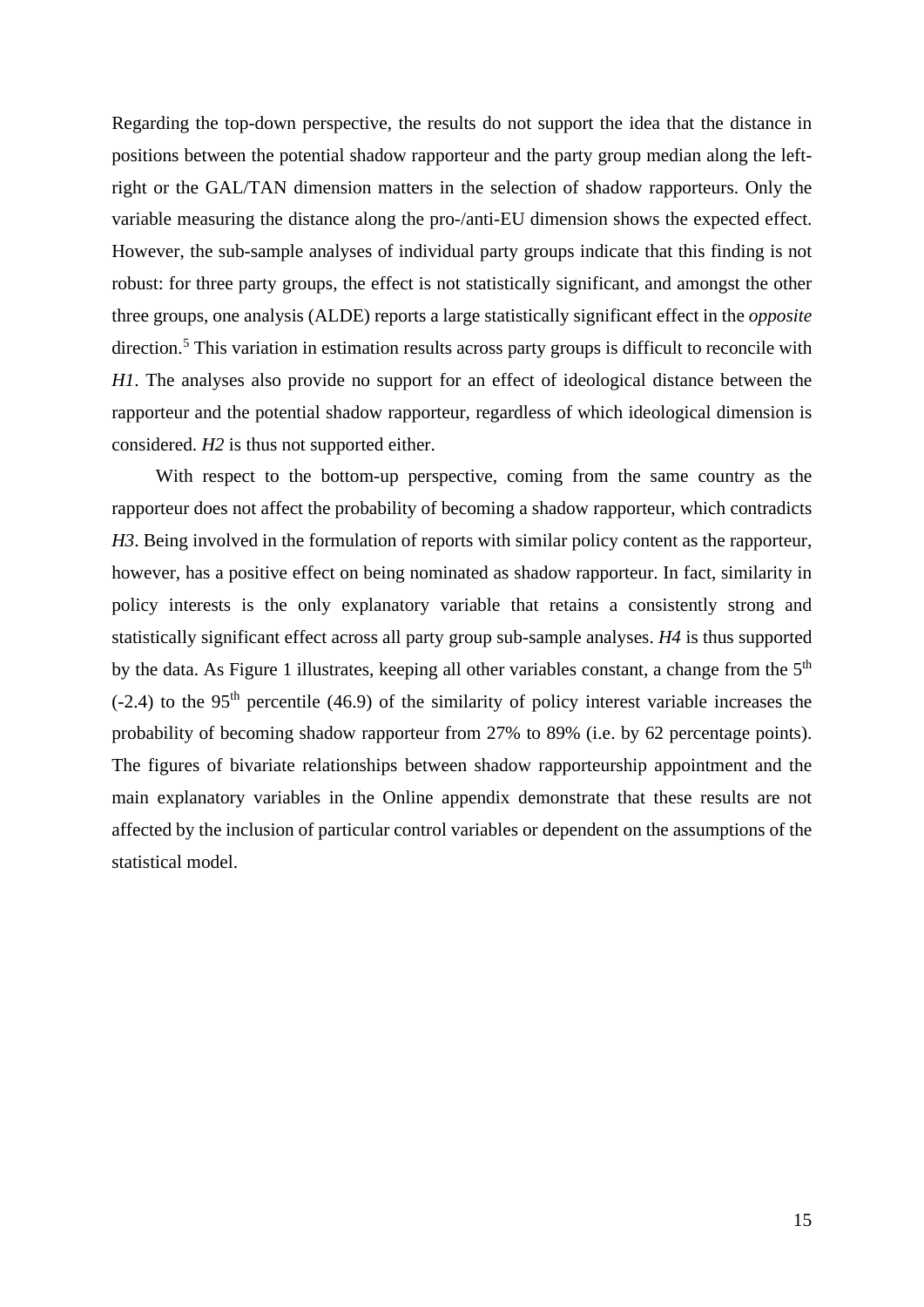



Note: The predicted probabilities are based on the full sample model estimates in Table 2. The plot shows the change in predicted probabilities in response to changes in the similarity of interest variable, keeping other continuous variables constant at their mean. The categorical variables are set to full committee membership, non-EPG group leader, and different national backgrounds. The strata variable is set to reflect the S&D party group choice set (the estimates for the S&D party group are most similar to the full sample results) in the Committee on the Environment, Public Health and Food Safety when appointing a shadow rapporteur for a 2013 codecision report on a regulation regarding car emissions reductions. The shaded area around the prediction line indicates the upper and lower limit of the 95% confidence interval. The rag plot at the bottom shows the relative frequency of values of the similarity of policy interests variable.

The results for the monadic control variables are mostly negative. Seniority and serving as committee or party group leader has no effect on shadow rapporteur selection. Estimates based on the full model indicate statistically significant results for national party delegation size and absenteeism. However, these results are not robust when party groups are analysed separately (i.e., in the context in which the nomination of shadow rapporteurs takes place). Only the type of committee membership shows a consistent and almost always statistically significant effect in the expected direction: not surprisingly, being a substitute rather than a full committee member more than halves the odds of becoming a shadow rapporteur.

## **Conclusion**

This study sheds light on the selection of shadow rapporteurs, which play an essential and influential role in EP policy-making. Existing research on the appointment of MEPs to important positions in the EP often takes a top-down principal-agent perspective, assuming that the party group leadership selects suitable candidates from among its membership to ensure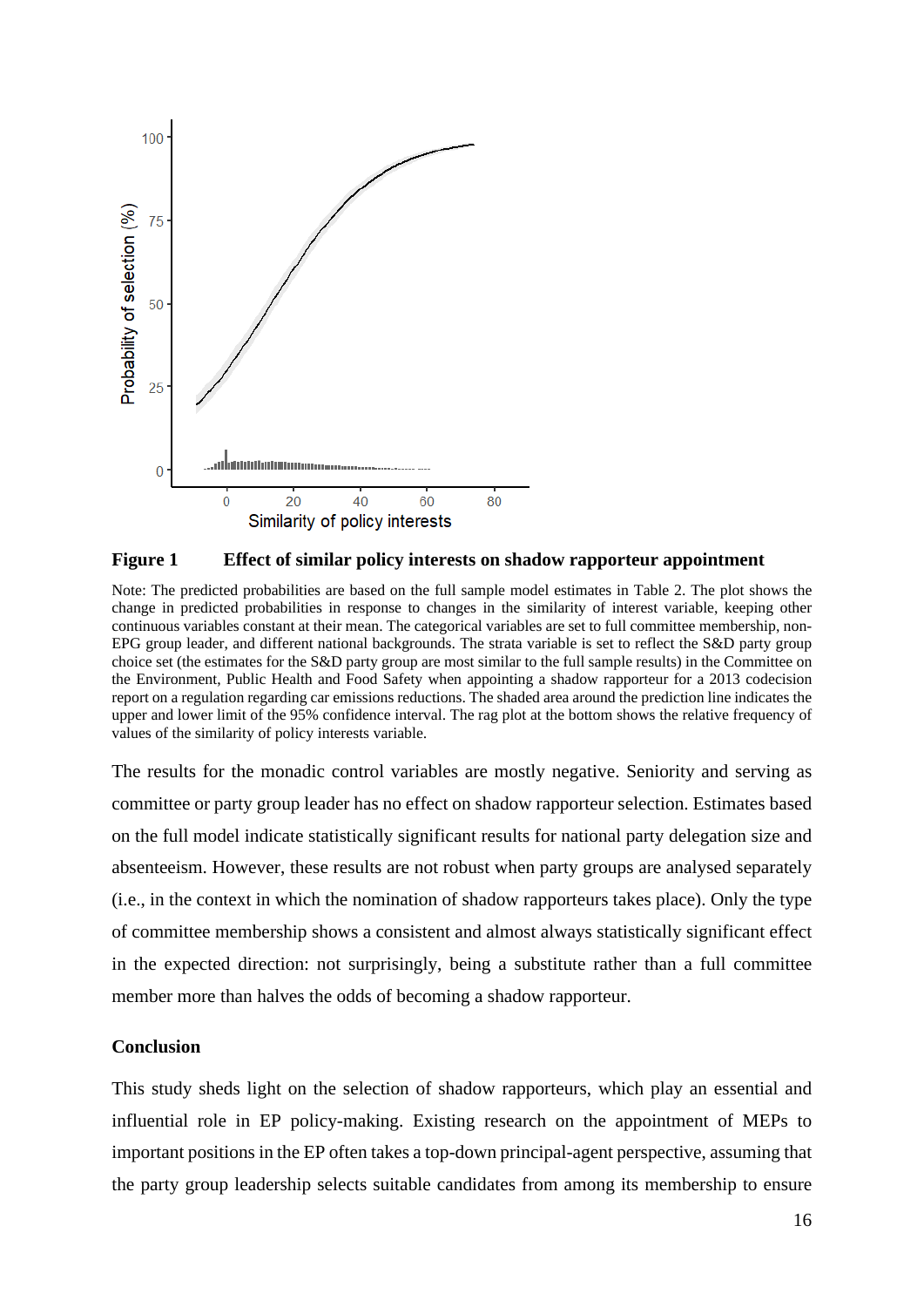that the group's policy positions are adequately represented and defended in intra- and interinstitutional negotiation processes. We contrast this top-down appointment with a bottom-up self-selection process, where taking up influential positions in EP committees is mainly a result of the policy motivations of individual MEPs. While it is analytically useful to differentiate between the two ideal-typical selection processes, we do not expect that real selection processes follow either template in their entirety. The question is not one of either/or, but one of degree.

The study's findings from interviews with practitioners indicate that the assignment of shadow rapporteurs is largely a bottom-up process in which MEPs volunteer for particular reports on the basis of policy interests, and generally receive those reports if nobody else claims them. If there is a choice to be made, shadow rapporteurships are assigned in a 'collegial' process that takes into account factors such as policy expertise, relative workload, overall engagement in legislative activities, and a geographic balance in the EP's negotiating team. Party group coordinators play an important coordinating role in this process and help shape outcomes; a limited top-down dynamic was thus highlighted in our interviews. Yet, not a single respondent mentioned ideological views as a selection criterion. Rather than imposing the position of the party group leadership, the role of the party group coordinator seems to be one of facilitating coordination and collaboration amongst party group members and ensuring the efficient use of group resources.

This conclusion confirms and complements the findings from our quantitative analyses, which found no consistent evidence for an effect of strategic considerations of the party group leadership on shadow rapporteurship appointments. Neither the ideological distance between party group members and the party group median, nor the ideological distance between party group members and the rapporteur are criteria for the selection of shadow rapporteurs, as suggested by principal-agent theory. In contrast, the quantitative evidence is consistent with a bottom-up self-selection process. Having policy interests similar to those of the rapporteur has a strong and robust positive effect on the probability of becoming a shadow rapporteur. This observed pattern is a direct implication of the bottom-up argument that engagement in policyformulation work within committees is driven by committee members' policy interests.

To the extent that policy interests go together with policy expertise, the finding of a positive effect of policy interests could also be interpreted as supporting principal-agent theory. One of the main reasons for principals to delegate tasks to agents is to take advantage of the latter's higher level of expertise. However, the finding that divergent policy preferences have no effect on the nomination of shadow rapporteurs contradicts the core tenet and the very raison d'être of principal-agent theory, which problematises the moral hazard created by the divergent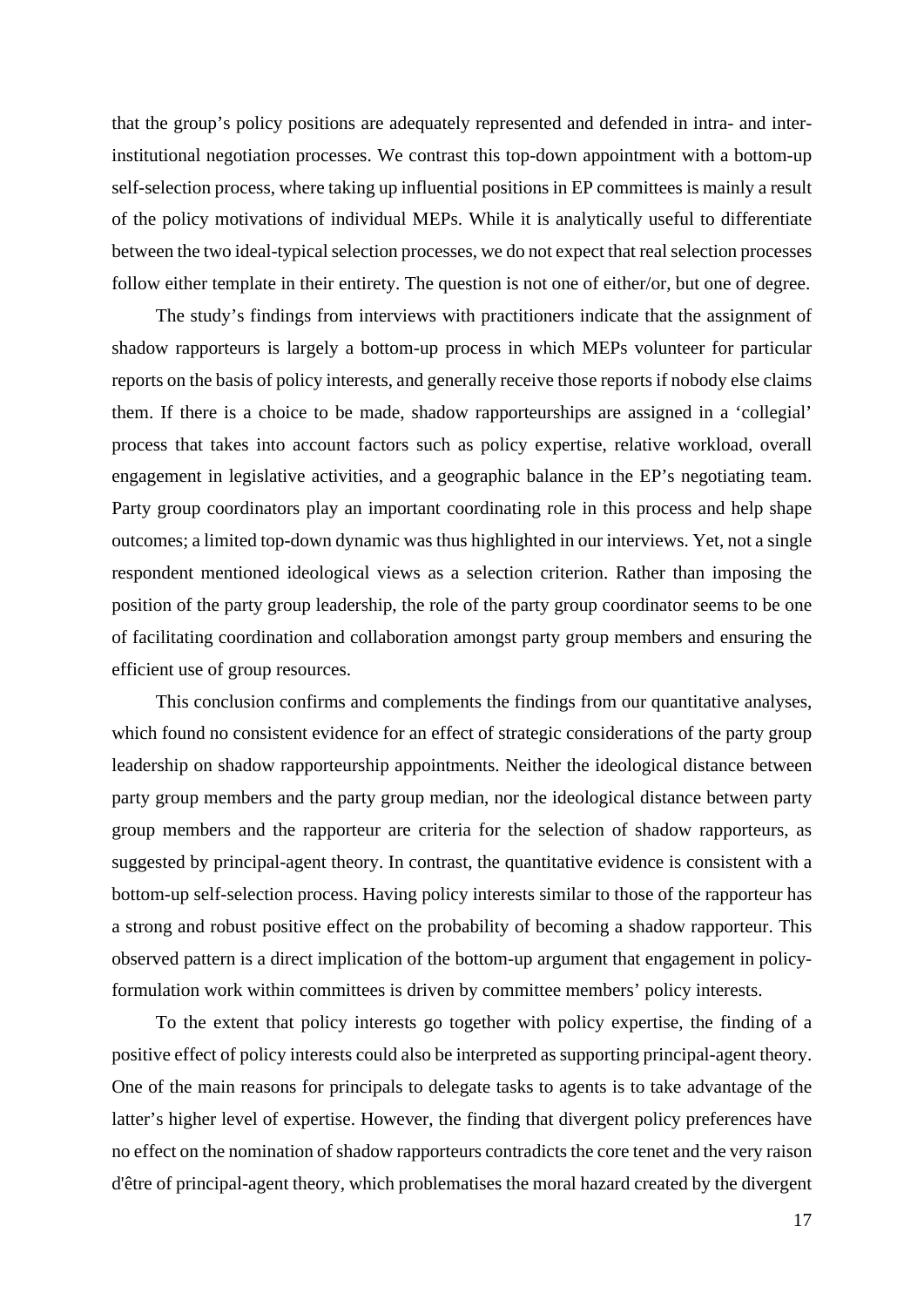views of principals and their agents. Once preference divergence becomes irrelevant, principalagent models reduce to simple, non-strategic optimisation models. Principals will then almost trivially choose the agent with the highest level of expertise from the pool of available candidates. The principal's choice becomes one of selecting the most competent person for the job. Control and monitoring of agent behaviour, which is at the heart of principal-agent theory, is not an issue in these situations anymore. In this scenario, the question of why MEPs have different levels of policy expertise is of more causal relevance for the selection of shadow rapporteurs than the quasi-automatic 'choice' by group coordinators. This system of shadow rapporteurship allocation might very well induce MEPs to develop expertise in *some* policy area, but given the lack of top-down direction, the choice of which policy area to gain expertise in - and thus what type of reports will be allocated to them as a consequence - is primarily a function of individual MEPs' motivations.

The qualitative findings that group coordinators do not select shadow rapporteurs based on their political views but based on their expertise and their general track-record of engagement in legislative activities is quite in line with this characterisation of the role of 'principals' in principal-agent models when preference divergence is absent. Furthermore, the qualitative findings show that the role of group coordinators is even more circumscribed than such a simple optimisation model would suggest. These findings suggest that, in game theoretical terms, a model in which group members move first and the group coordinator moves second would be a better representation of 'real world' selection processes. Group members first decide about whether to put themselves forward for a certain report, and then the coordinator selects one member from among the pool of volunteers. In this way, the behaviour of group members severely restricts the choice set of the group coordinator. In the limiting (but empirically common) case where only one member volunteers, the coordinator's 'choice' is predetermined, and his or her role is redundant. But even if more than one group member volunteers, the coordinator only optimises over the set of candidates that actually put themselves forward, not over the entire range of party group members in the committee.

To conclude, the study results indicate that group coordinators are not a mechanism through which the party group leadership controls and monitors rank-and-file members, but rather a device to overcome coordination problems amongst group members (the hint is in their title). Party group coordinators act as mediators and ultimate arbiters when the generally bottom-up process of self-selection into shadow rapporteurships results in conflicting demands by group members and requires binding third-party adjudication. In this view, party group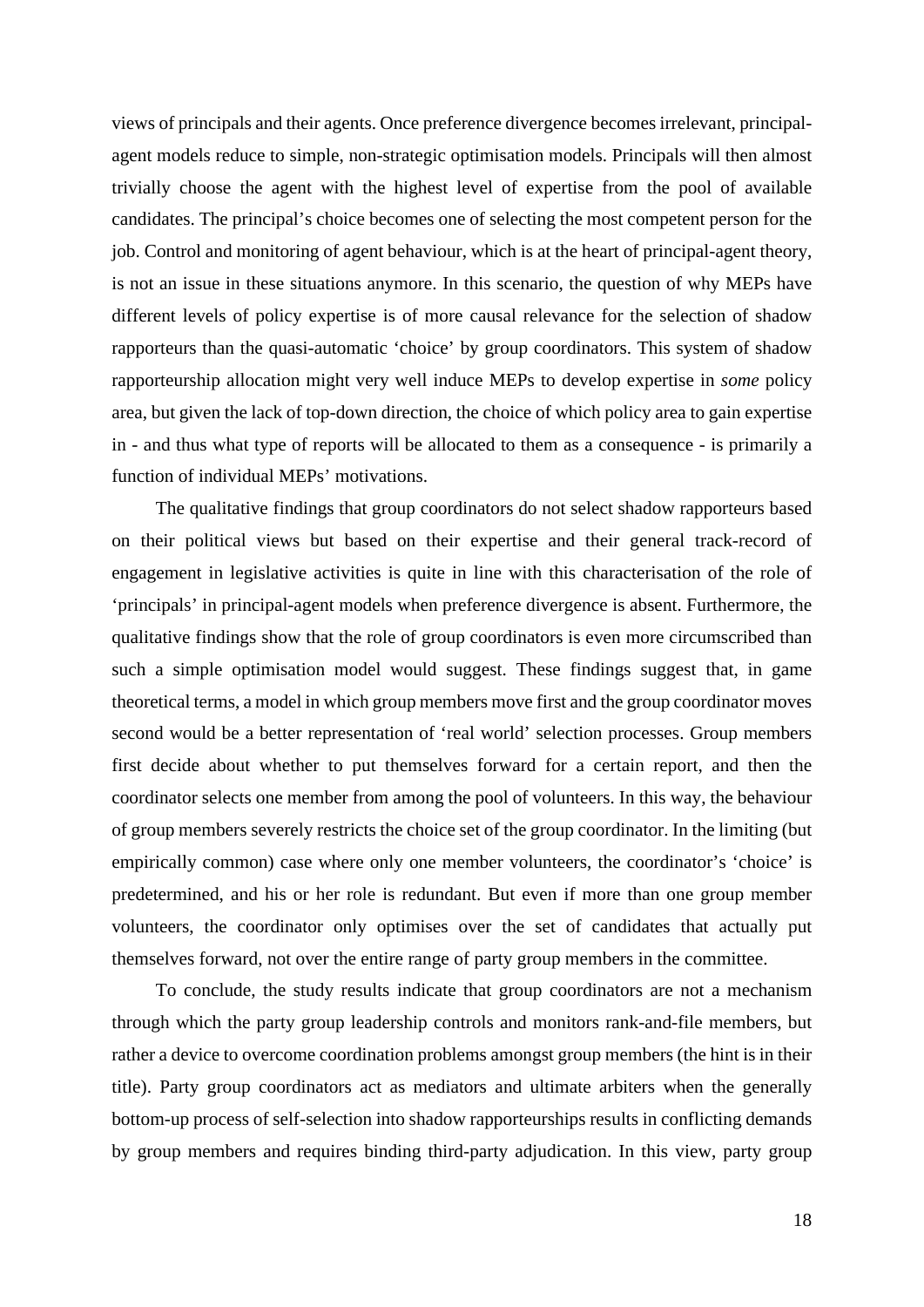coordinators merely facilitate the bottom-up self-selection process, and they play this already rather limited role only in those relatively rare instances where such arbitration is required.

The quantitative analyses also show that shared nationality has no effect on shadow rapporteurship appointment, which could mean that policy motivations are more important than re-election concerns when it comes to MEPs selecting into shadow rapporteurships. Again, this finding is consistent with evidence from the qualitative analysis. Moreover, the qualitative analysis adds an important nuance to the finding's interpretation. It suggests that there are limits to self-selection in that party groups strive for a geographic and national balance in the EP's negotiating 'teams.' The very fact that geographical balance is mentioned by interviewees as a selection criterion suggests that national policy salience is an important motivating factor for MEPs to volunteer for shadow rapporteurships, but the consequences of these motivations are curbed by group coordinators' desire to avoid national biases in the policy formulation process. While the application of this selection criterion constitutes a form of top-down control, it is not well represented by principal-agent theory either. Rather than a desire to prevent moral hazard on behalf of the selected group member, this form of coordination *across* party groups seems to be driven by norms of proportionality and representation.

The study's general conclusion is that shadow rapporteurships in the EP are assigned in what is primarily a bottom-up process of self-selection based on policy interests. The appointment of shadow rapporteurs thus differs from the selection of rapporteurs, a process in which ideological closeness to the party median or party loyalty have been found to matter. Unlike in the allocation of reports, the role of party group coordinators in the selection of shadow rapporteurs is to help coordinate when more than one member requests a report, and to ensure that the subgroup of lawmakers to whom the committee delegates policymaking authority is not too overtly biased toward particular nationalities. They do not, however, assign shadow rapporteurships strategically based on group members' policy positions (or party loyalty). Concerns over the faithful representation of the party group's position in the policy formulation process, or the effective monitoring of and the extraction of concessions from the rapporteur, do not play a role in this selection process.

Hence, our research not only contributes to a better understanding of how MEPs are selected into a particular position of influence in EU law-making, it also adds to a growing body of work that cautions against assuming strong party control when it comes to the allocation of influential legislative positions in the EP: in addition to our findings about shadow rapporteurs, ideological closeness to the party median or party loyalty have been found *not* to be associated with the inclusion and placement of incumbent MEPs on national party lists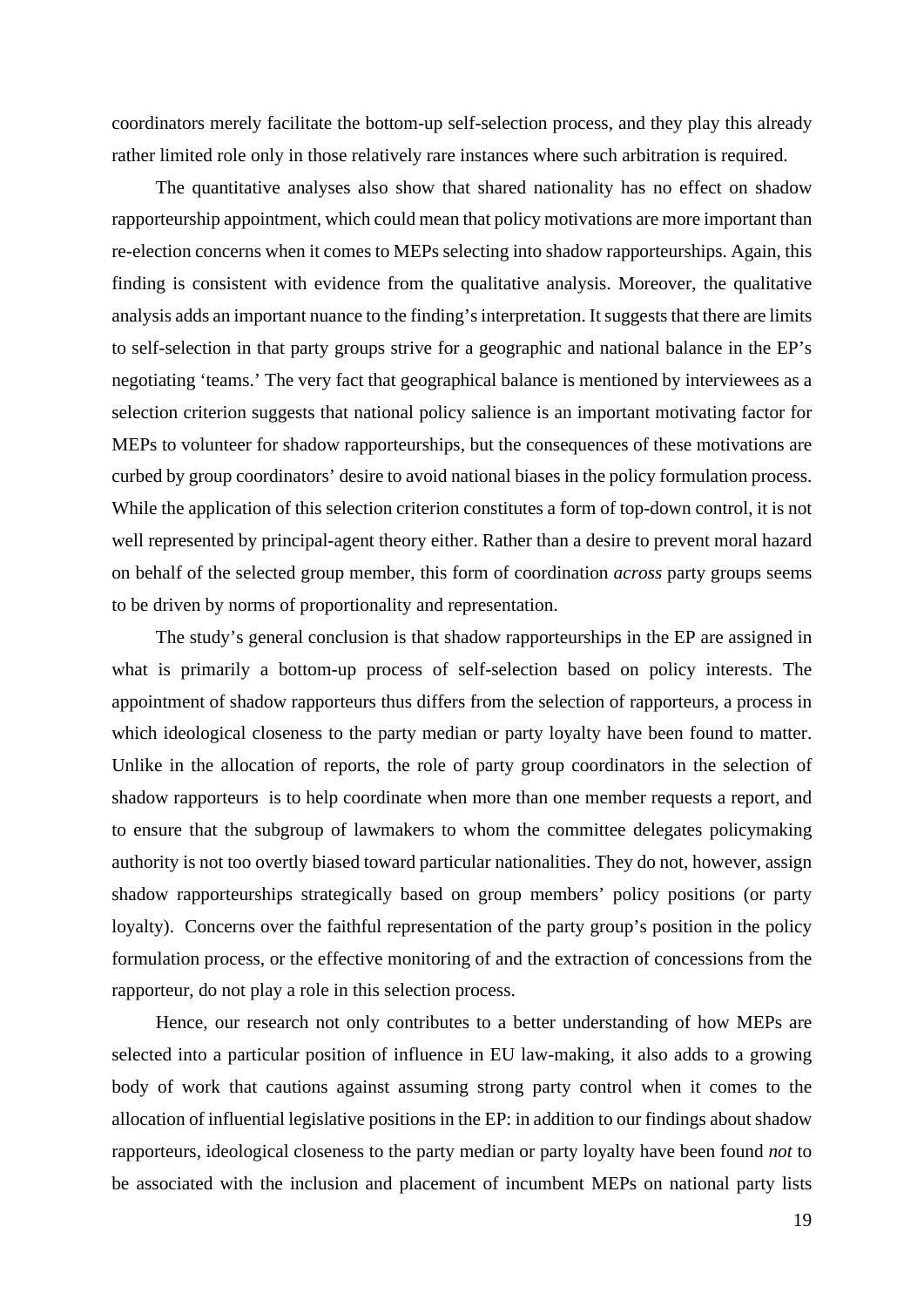(Wilson et al., 2016), committee assignments (Whitaker, 2019), or the selection into committee leadership positions (Chiru, 2019; Treib and Schlipphak, 2019; Whitaker, 2011), including as group coordinator (Daniel and Thierse, 2018). These findings do not negate the important role of legislative parties in EP politics, but they call into question the ability or willingness of EP party groups – and the national party delegations of which they are composed – to systematically use their sway over the allocation of important positions to enforce party discipline.

## **Acknowledgements**

We would like to thank the editor of EUP and four anonymous reviewers for their constructive suggestions, as well as Michael Kaeding for very helpful discussions. Earlier versions of the paper were presented in 2019 at the European Studies Association Biennial Conference in Denver and the American Political Science Association Annual Meeting in Washington. We are grateful to Amie Kreppel, Stefanie Bailer, and other panel participants for their comments at these occasions. Finally, we would like to thank the MEPs, their assistants, and EP officials who took time out of their busy work schedule to participate in our interviews.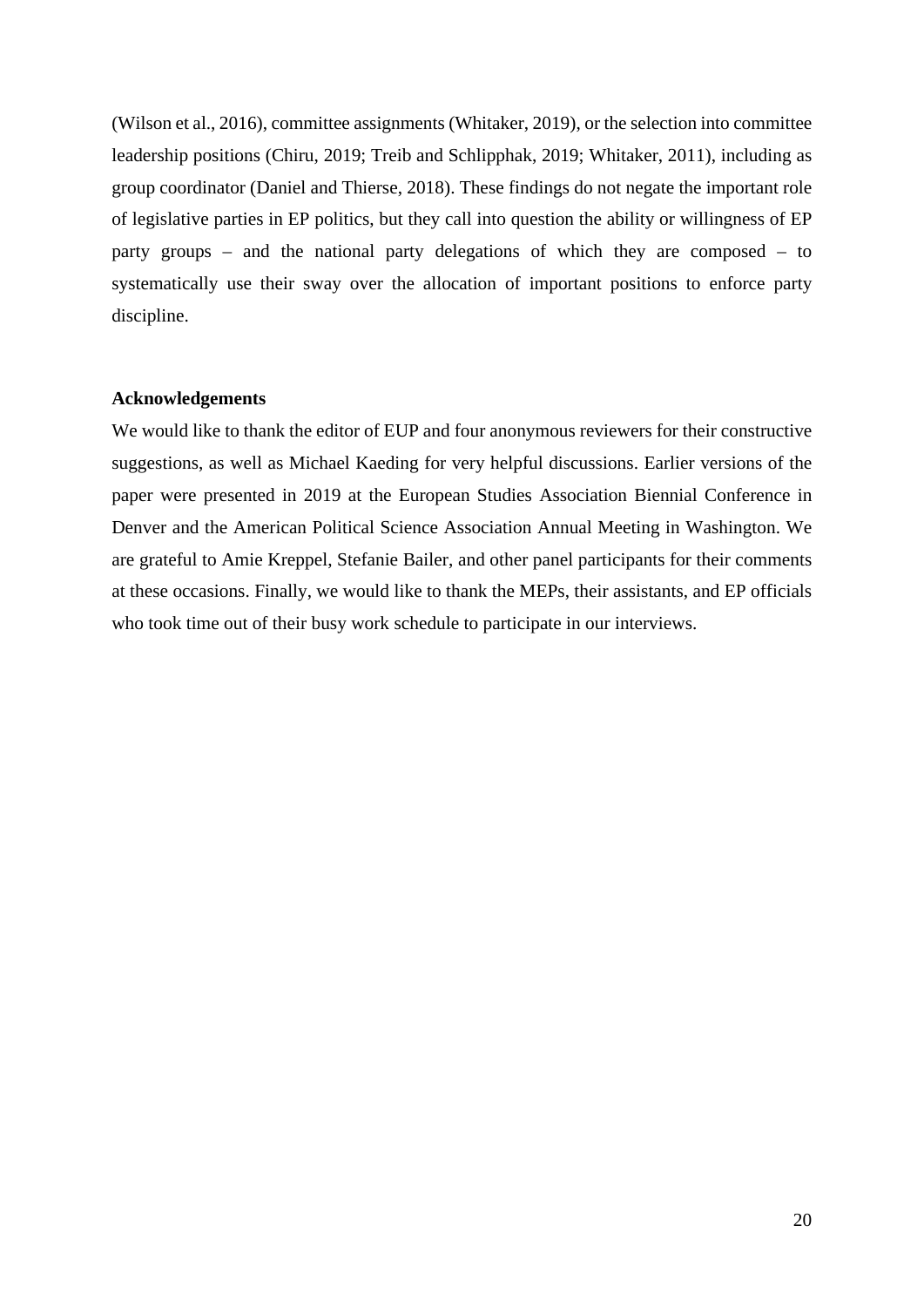## **Endnotes**

<span id="page-21-0"></span><sup>1</sup> Note that it is the *process* of allocation that is described as similar by our respondents from differently sized party groups, not the *outcome* of that process. Indeed, because of limited manpower, members of small party groups have to take on comparatively more reports across a broader set of topics. Häge and Ringe (2019) consider the consequences of this variation in party group size and find that it impacts the structural positions of MEPs in policy-making networks composed of rapporteurs and shadow rapporteurs.

<sup>2</sup> The Online appendix includes a replication of the analysis with W-Nominate scores to measure ideological distances for two ideology dimensions, which provides even clearer support for our main conclusions.

<sup>3</sup> In robustness analyses reported in the Online appendix, we further differentiate between the data basis for the shadow rapporteur selection variable and the policy interest similarity variable by basing the calculation of the latter exclusively on non-codecision files and owninitiative files, respectively. We also report an analysis that differentiates the two variables temporally by relying on MEPs' links to policy subject codes during the first three years of the legislative term to calculate the policy interest similarity variable. This variable is then used to predict shadow rapporteur selection during the last two years of the term.

<sup>4</sup> We do not report party group regression results for the Europe of Freedom and Democracy (EFD) group. The EFD appointed a comparatively small number of shadow rapporteurs, and shadow rapporteurships were highly concentrated in a few party group members. As a result, the variability of some explanatory variables is limited, leading to multicollinearity and problems with model convergence (i.e. inflated coefficients and standard errors). The full sample estimates include EFD members, but their exclusion or inclusion does not substantively affect the results.

<sup>5</sup> The entries in Table 2 report odds ratios, so values below 1 indicate negative and values above 1 indicate positive effects. Note also that the pattern of statistical significance is not related to party group size. Thus, the lack of statistical significance in the sub-sample analyses is not simply the result of smaller sample sizes.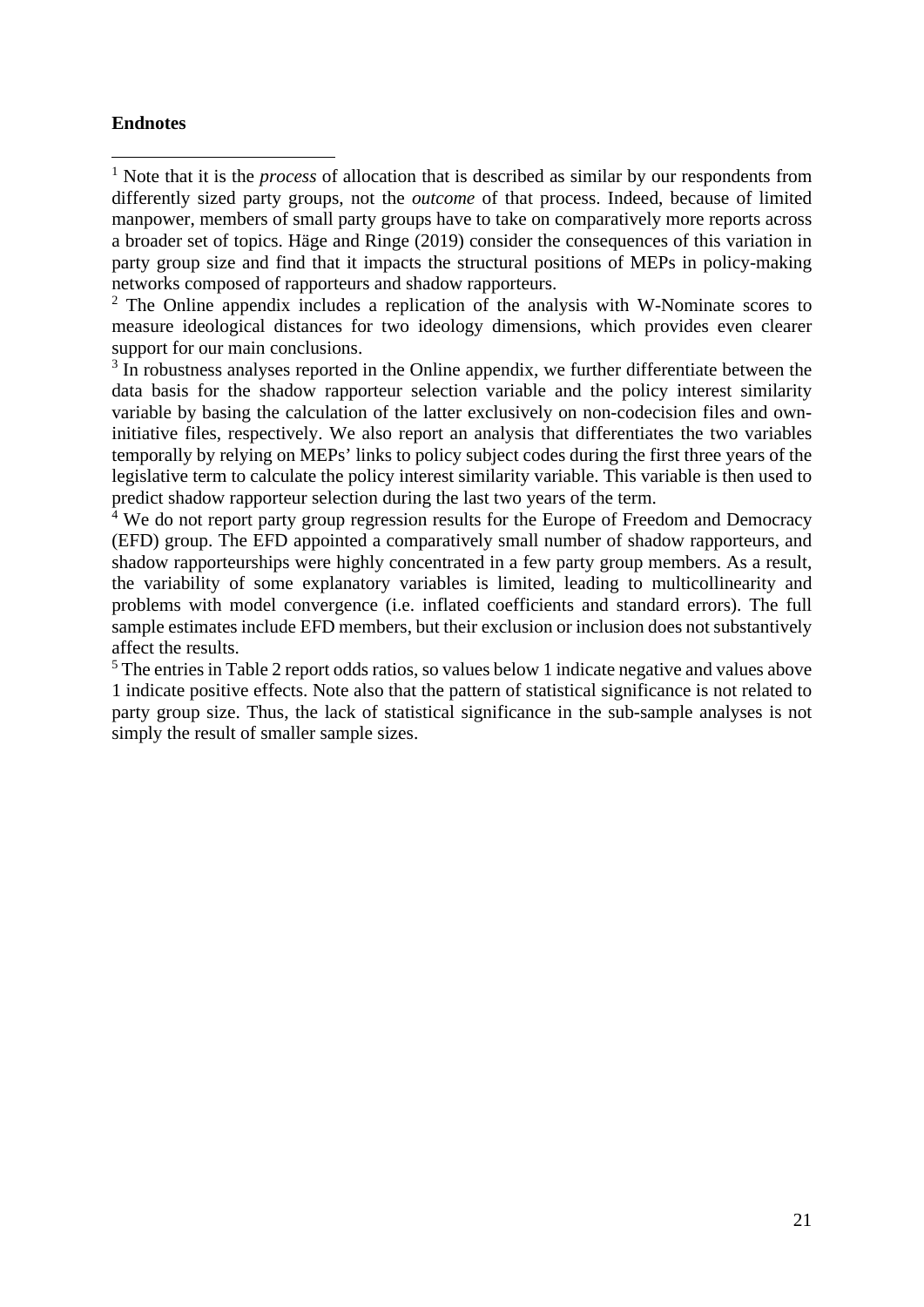#### **References**

- Bakker R, de Vries C, Edwards E, et al. (2015) Measuring party positions in Europe: The Chapel Hill expert survey trend file, 1999–2010. *Party Politics* 21(1): 143–152.
- Benedetto G (2005) Rapporteurs as legislative entrepreneurs: The dynamics of the codecision procedure in Europe's Parliament. *Journal of European Public Policy* 12(1): 67–88.
- <span id="page-22-0"></span>Chiou FY, Hermansen SSL and Høyland B (2019) Delegation of committee reports in the European Parliament. *European Union Politics* (online first): DOI: 10.1177/1465116519894059.
- <span id="page-22-1"></span>Chiru M (2019) Loyal soldiers or seasoned leaders? The selection of committee chairs in the European Parliament. *Journal of European Public Policy* (online first). Taylor & Francis: DOI: 10.1080/13501763.2019.1600573.
- <span id="page-22-2"></span>Corbett R, Jacobs F and Shackleton M (2011) *The European Parliament*. London: John Harper Publishing.
- Costello R and Thomson R (2011) The nexus of bicameralism: Rapporteurs' impact on decision outcomes in the European Union. *European Union Politics* 12(3): 337–357.
- Daniel WT (2015) *Career Behaviour and the European Parliament*. Oxford: Oxford University Press.
- Daniel WT and Thierse S (2018) Individual Determinants for the Selection of Group Coordinators in the European Parliament. *Journal of Common Market Studies* 56(4): 939– 954.
- Epstein D and O'Halloran S (1995) A Theory of Strategic Oversight: Congress, Lobbyists, and the Bureaucracy. *Journal of Law, Economics, and Organization* 11(2): 227–255.
- Gilligan TW and Krehbiel K (1987) Collective Decisionmaking and Standing Committees: An Informational Rationale for Restrictive Amendment Procedures. *Journal of Law, Economics, and Organization* 3(2): 287–335.
- Häge FM (2011a) Choice or circumstance? Adjusting measures of foreign policy similarity for chance agreement. *Political Analysis* 19(3): 287–305.
- Häge FM (2011b) Politicising Council decision-making: The effect of European Parliament empowerment. *West European Politics* 34(1): 18–47.
- Häge FM and Ringe N (2019) Rapporteur-shadow rapporteur networks in the European Parliament: The strength of small numbers. *European Journal of Political Research* 58(1): 209–235.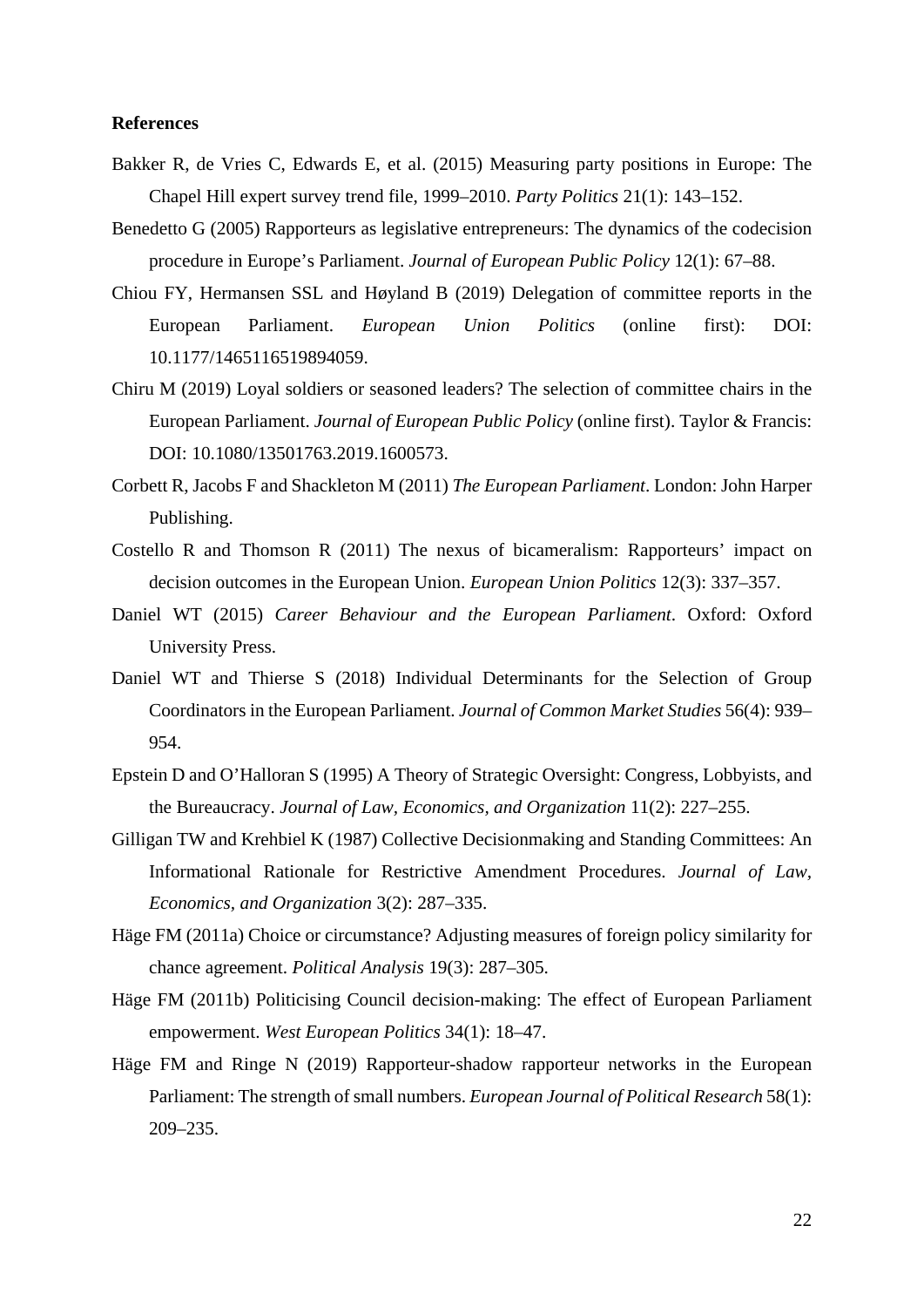- Hausemer P (2006) Participation and political competition in committee report allocation: Under what conditions do MEPs represent their constituents? *European Union Politics* 7(4): 505–530.
- Hermansen SSL (2018) (Self-)selection and expertise among decision-makers in the European Parliament. *Journal of Legislative Studies* 24(1). Taylor & Francis: 148–172.
- Hix S, Noury A and Roland G (2006) Dimensions of Politics in the European Parliament. *American Journal of Political Science* 50(2): 494–520.
- Hix S, Noury A and Roland G (2007) *Democratic Politics in the European Parliament*. Cambridge: Cambridge University Press.
- Hoyland B (2006) Allocation of codecision reports in the fifth European Parliament. *European Union Politics* 7(1): 30–50.
- Hurka S, Kaeding M and Obholzer L (2015) Learning on the Job? EU Enlargement and the Assignment of (Shadow) Rapporteurships in the European Parliament. *Journal of Common Market Studies* 53(6): 1230–1247.
- Jensen T and Winzen T (2012) Legislative negotiations in the European Parliament. *European Union Politics* 13(1): 118–149.
- <span id="page-23-0"></span>Judge D and Earnshaw D (2011) Relais actors and co-decision first reading agreements in the European Parliament: The case of the advanced therapies regulation. *Journal of European Public Policy* 18(1): 53–71.
- Kaeding M (2004) Rapporteurship allocation in the European Parliament: Information or distribution? *European Union Politics* 5(3): 353–371.
- Kaeding M (2005) The world of committee reports: rapporteurship assignment in the European Parliament. *Journal of Legislative Studies* 11(1): 82–104.
- Kreppel A (2002a) *The EP and Supranational Party System*. Cambridge: Campus.
- Kreppel A (2002b) *The EP and Supranational Party System*. Cambridge: Cambridge University Press.
- Lin LI (1989) A Concordance Correlation Coefficient to Evaluate Reproducibility. *Biometrics* 45(1): 255–268.
- Mamadouh V and Raunio T (2003) The Committee System: Powers, Appointments and Report Allocation. *Journal of Common Market Studies* 41(2): 333–351. Available at: http://doi.wiley.com/10.1111/1468-5965.00425.
- Marks G, Hooghe L, Nelson M, et al. (2006) Party Competition and European Integration in the East and West: Different Structure, Same Causality. *Comparative Political Studies* 39(2): 155–175.